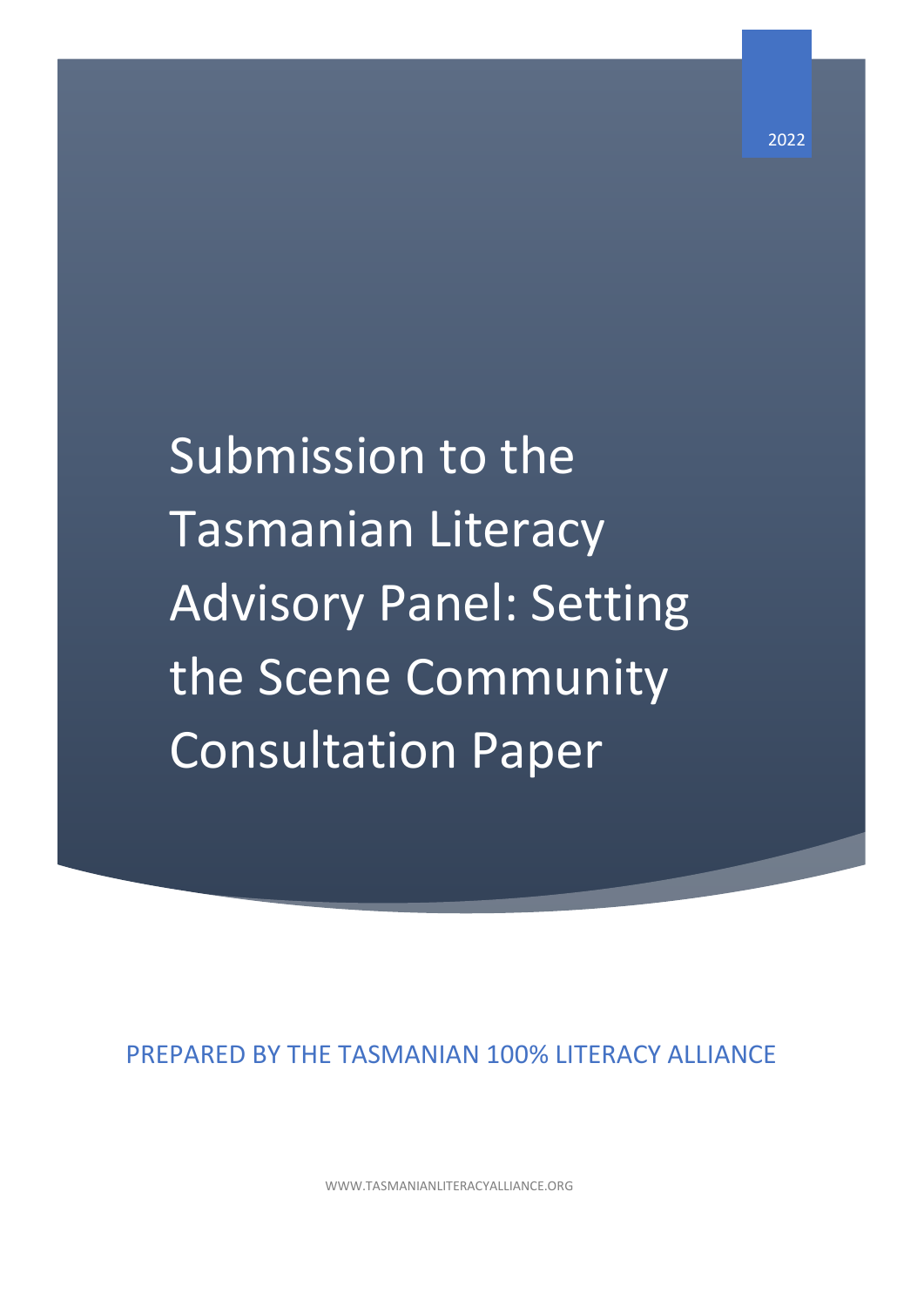# Contents

| Standing Committee on Employment, Education and Training Inquiry into Adult Literacy  14        |
|-------------------------------------------------------------------------------------------------|
|                                                                                                 |
|                                                                                                 |
|                                                                                                 |
|                                                                                                 |
|                                                                                                 |
|                                                                                                 |
| Tiered Instruction: Response to Intervention (RTI) or Multi-Tiered Systems of Support (MTSS) 21 |
|                                                                                                 |
|                                                                                                 |
|                                                                                                 |
|                                                                                                 |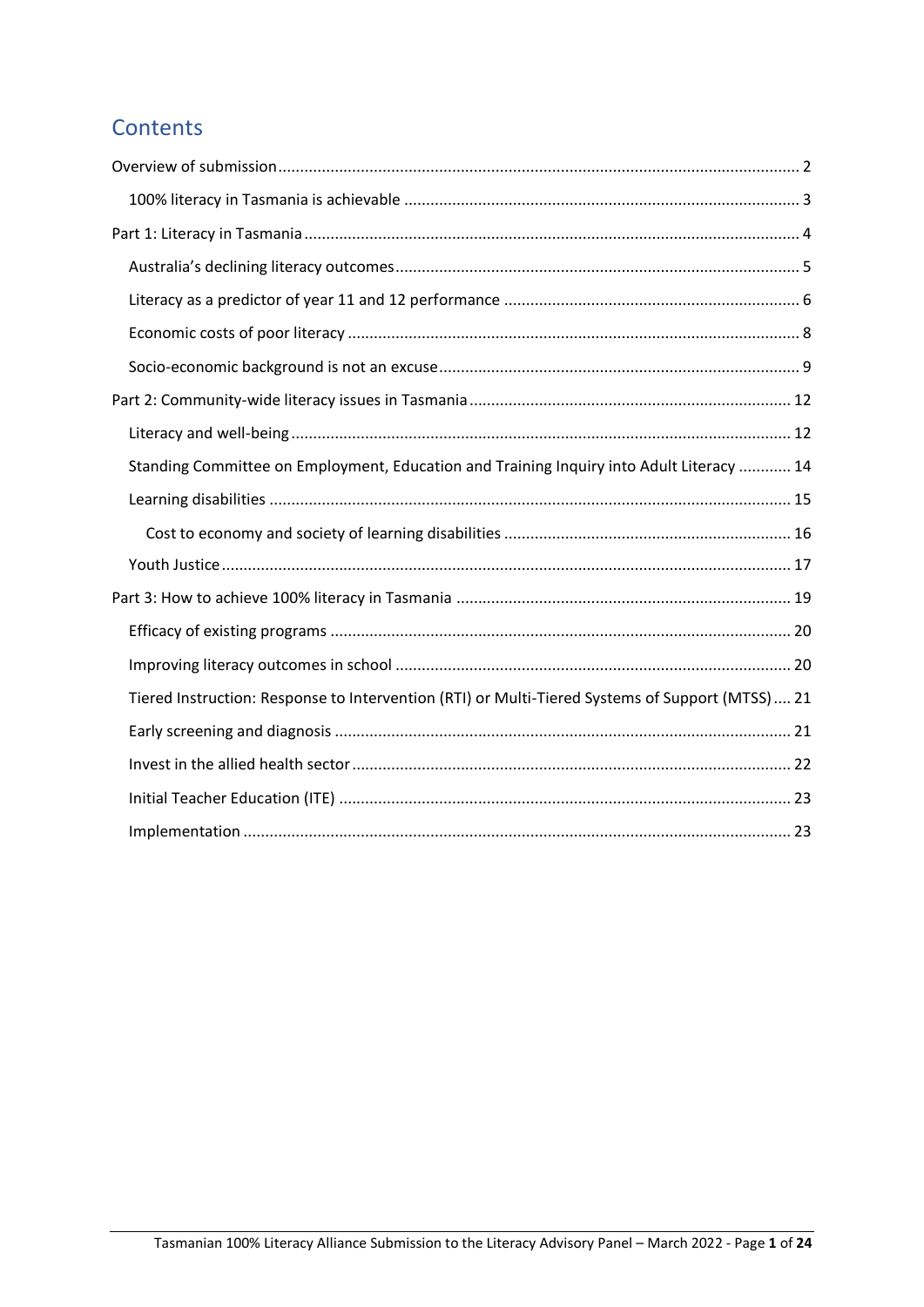# <span id="page-2-0"></span>Overview of submission

The Tasmanian 100% Literacy Alliance (Alliance) strongly supports the Tasmanian Government's aim to achieve 100 per cent literacy in Tasmania, and, particularly, the target that all grade 7 Tasmanian students will start high school above the expected level for reading by no later than 2030.

However, the Alliance argues that while reading is a foundational skill which every child has a right to master, being literate is more than just being able to read and that much greater effort will be required by the Tasmanian Government to ensure that all Tasmanians become literate adults, as per the definition set by the Government's Literacy Advisory Panel (Panel), and endorsed by the Alliance.

*"Literacy involves listening to, reading, viewing, speaking, writing, and creating texts, and using and modifying language for different purposes in a range of contexts. Literacy encompasses the knowledge and skills needed to access, understand, analyse, and evaluate information, make meaning, express thoughts and emotions, present ideas and opinions, interact with others. It involves a continuum of learning to enable individuals to achieve their goals, to develop their knowledge and potential, and to participate fully in their community and wider society." (p.4)<sup>1</sup>*

While the Tasmanian Government has set a target that all grade 7 students will start high school above the expected level of reading by no later than 2030, they have set a very low bar which will not result in 100 per cent of Tasmanians being literate as defined by the Panel.

While Progress Achievement Tests (PATs) assessments are an appropriate measurement tool, the target minimum achievement level of 118 set by the Government is too low. This is the equivalent of the 19<sup>th</sup> percentile for the population.

It is hard to aim high when the bar is set so low.

The Tasmanian 100% Literacy Alliance submission to the Tasmanian Literacy Advisory Panel's community consultation paper; Tasmania's Community-wide Framework: Paper One, Setting the Scene contains three parts.

The first section discusses Tasmania's literacy performance and the costs to the economy and society of low levels of literacy. While the Panel incorrectly suggests that Tasmania's literacy outcomes perform comparably with the Australian outcomes, it also fails to acknowledge that Australia's literacy outcomes have been in decline since the start of this century and that the nation itself is in a literacy crisis. The Alliance reminds the Panel that the Tasmanian Government has set an aim and a target, and that relative performance to other jurisdictions should not be an excuse for literacy outcomes that fall short of the target.

The Panel also suggests that "a fair comparison of Tasmanian students' achievement depends on taking into account socio-economic status, and that students' progress is broadly in line with schools of similar socio-economic advantage in other states" (p. 19)<sup>2</sup>. The Alliance warns against allowing this line of argument to weaken our ambition for improvement, and again refers the Panel to the target set by the Tasmanian Government.

<sup>1</sup> Tasmanian Literacy Advisory Panel (2022) Tasmania's Communitywide Framework, Paper One, Setting the Scene, Tasmanian Government

 $<sup>2</sup>$  Ibid.</sup>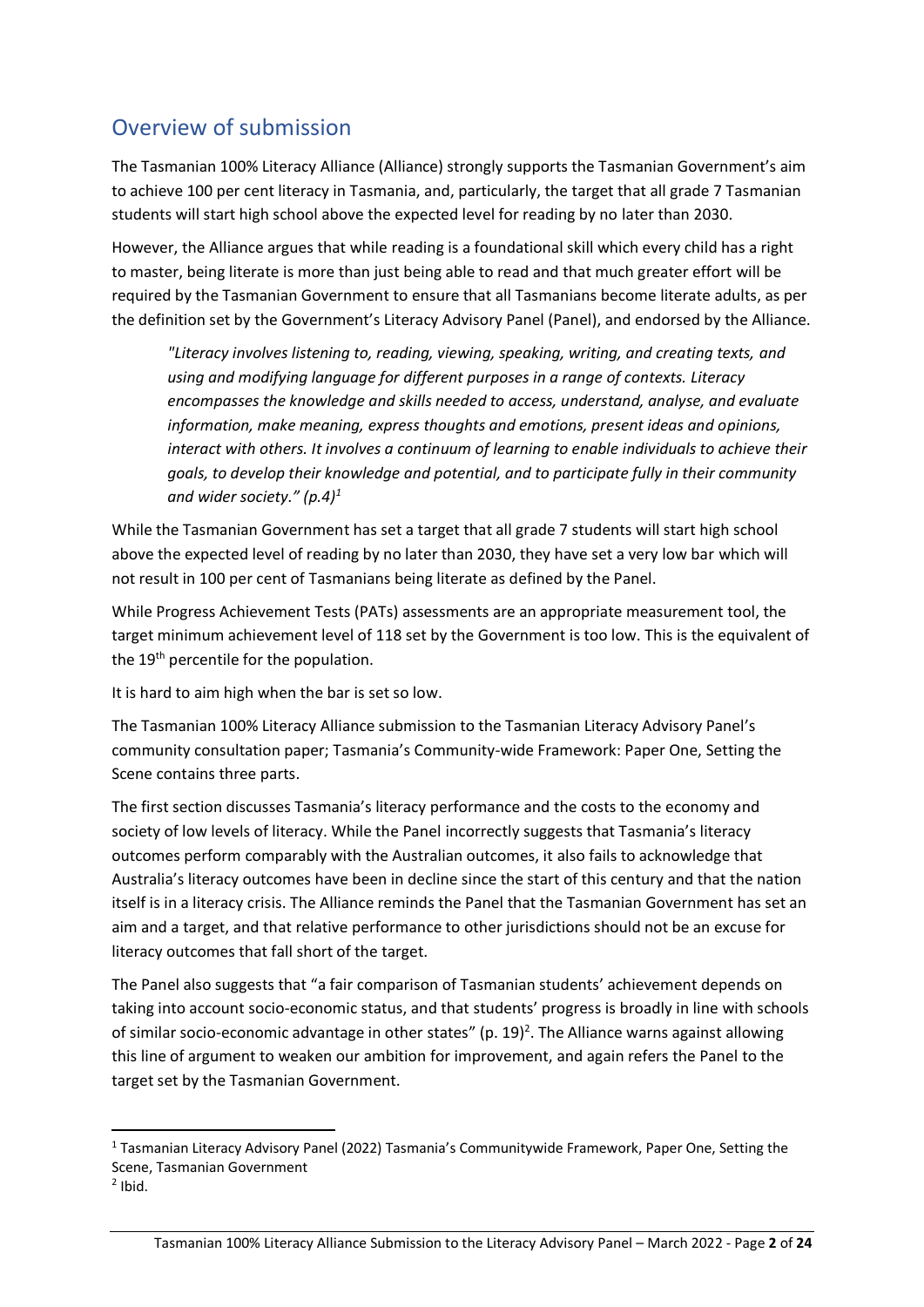If we continue to allow our past and current disadvantage to explain away any claim that we urgently need to lift our levels of literacy, then it positions Tasmania as a 'failed state'.

The second section addresses community-wide literacy issues in Tasmania which are either not sufficiently addressed in the community consultation paper or are missing altogether.

The final section discusses how to achieve the aim that all adult Tasmanians will be literate and that all grade 7 students will start high school able to read at above the expected level by 2030, including appropriate measures.

The Alliance acknowledges some individual teachers, schools and other educators are pursuing professional learning in the evidence-based best practice for reading instruction and making positive changes to their literacy pedagogy. However, the Alliance's position is that in order to achieve 100% literacy, evidence-based literacy instruction needs to be scaled in a comprehensive and systematic way, with a sense of urgency.

Evidence-based policies, practices and interventions that are poorly implemented – or not implemented at all – will not produce the desired outcome of achieving 100% literacy in Tasmania.

In implementing the Community-wide Framework for achieving 100% literacy in Tasmania the Government should harness the strategies and methods of implementation science.

Implementation science is a method for ensuring that research – evidence – translates into practice effectively.

Tasmanians deserve a whole of state, community-wide approach to achieving a Literate Tasmania.

#### <span id="page-3-0"></span>100% literacy in Tasmania is achievable

Research in cognitive capabilities suggests that 95 per cent of children [people] can learn to read<sup>3</sup>. The Tasmanian 100% Literacy Alliance and now also the government of Tasmania, nevertheless names its target as '100% literacy', not 95%.

The Panel's broad definition of literacy acknowledges literacy's tight relationship with language – that literacy springs from language and then entwines with it. Thus 100% literacy means 100% of our people reading, writing and *communicating* at 100% of their potential. This is inclusivity. It must not just be stated but must be integrated with actions that support every individual. Integrity itself is the integration of values, with actions that demonstrate those values.

The Panel's Setting the Scene paper unfortunately omits thorough reference to Tasmanians with disability. This group must not be left invisible in the work of the Panel. The '100%' target dignifies the importance and place of the 5 per cent of Tasmanian community members living with severe cognitive disability. This valued cohort may not learn to read and write, but their symbolic knowledge – namely their language – can always be further developed and maximised in their personal lifelong-learner journeys. The financially and socially privileged wish for and strive for this continual advancement for children of their own, or for other family member or loved ones with cognitive disabilities. But that which they use their privilege to attain, and, which is a fundamental human right of every Tasmanian, is the work of the Panel, and in the famous words of Mahatma Gandhi, is the hallmark of a civilised society:

<sup>&</sup>lt;sup>3</sup> Hempenstall, K (2013) What is the place for national assessment in the prevention and resolution of reading difficulties? Australian Journal of Learning Difficulties 18: 105–21.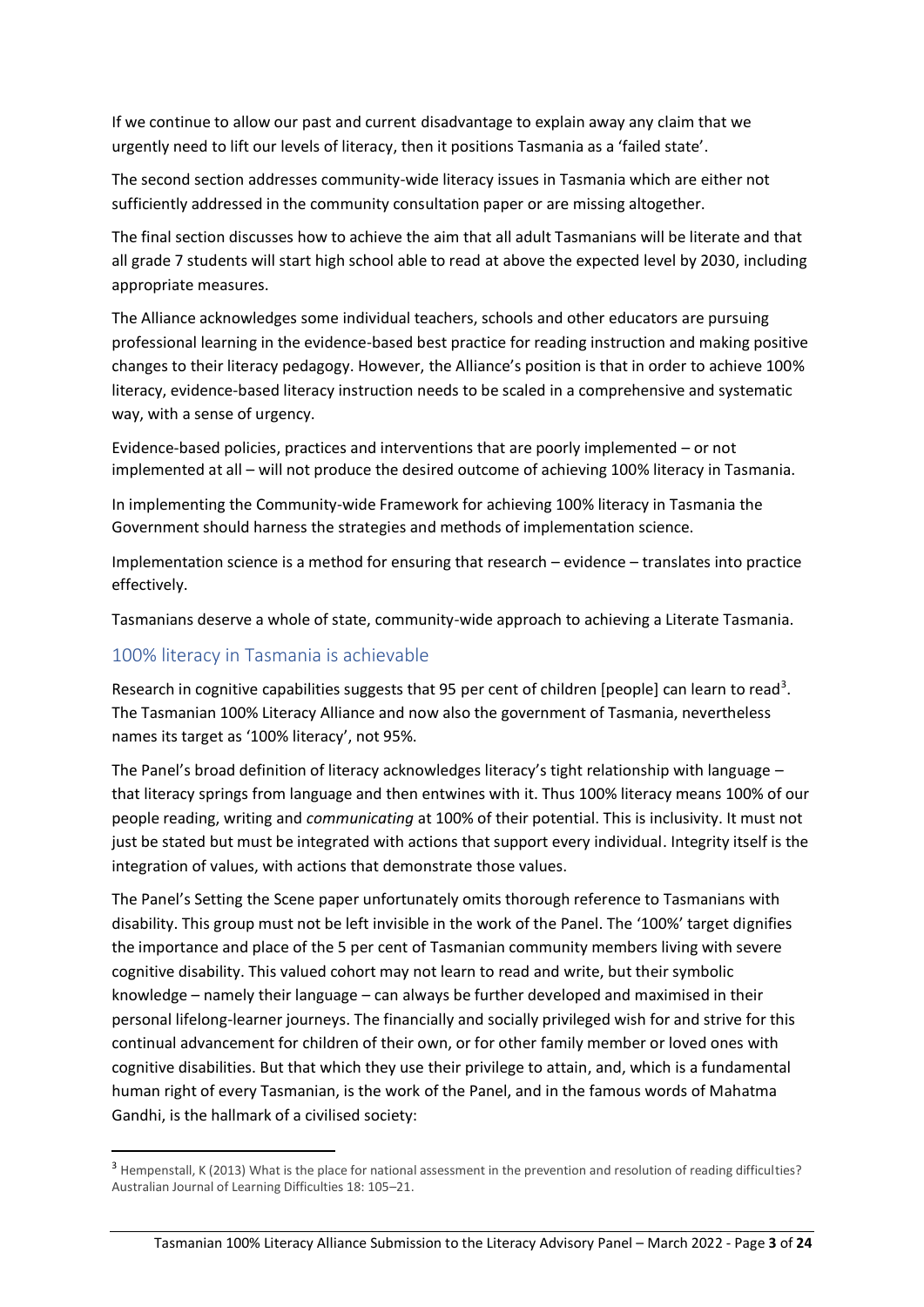"The true measure of any society can be found in how it treats its most vulnerable members"

Moreover, our educators deserve the aspirational support to their work that comes of holding high expectations of *all* their students, no matter the students' cognitive levels. Too long through a history of which we are sometimes now ashamed, we have responded to people with disability with low expectations, and left them trapped in their disability rather than supporting them into inclusive participation. To avoid repeating these ugly and diminishing errors in the  $21<sup>st</sup>$  Century and in the middle of the hope that surrounds a government-appointed Literacy Advisory Panel, we must focus on supporting aspiration in our educators. Such aspiration flows from the confident knowledge that 100% literacy is achievable and that all practitioners can learn to translate this knowledge into daily, normal, practice in the classroom and in other places in community. Our educators deserve such solidly grounded and boldly aspirational policy leadership and investment from the Government to support them in their important work.

Not only that, 100% of Tasmanians deserve it.

## <span id="page-4-0"></span>Part 1: Literacy in Tasmania

While the Panel incorrectly suggests that Tasmania's literacy outcomes perform comparably with the Australian outcomes, it also fails to acknowledge that Australia's literacy outcomes have been in decline since the start of this century and that the nation itself is in a literacy crisis. The Alliance reminds the Panel that the Tasmanian Government has set an aim and a target, and that our performance relative to the poorer performing areas of other jurisdictions should not be an taken as a reason why we should accept our poor literacy outcomes relative to the whole of other jurisdictions, and indeed other nations.

Indeed, in contradiction to the Panel's suggestion, the Mitchell Institute's Educational Opportunity in Australia 2020 report found that Tasmanians fare worse than the national average in 16 of the 23 indicators for the four stages of learning and development, ranking 7th or 8th (out of 8) in 12.

Of the 5 indictors which include literacy skills, Tasmania ranks 7th or 8th in four.

The current Tasmanian statistics tell us:

- 1 in 5 start school developmentally vulnerable
- 1 in 5 start grade seven at or below the National Minimum Standard (NMS) for reading
- 1 in 4 do not continue school to year 12 (retention)
- 3 in 5 who undertake year 12 successfully complete it (attainment)
- 1 in 2 adults are functionally illiterate

The 2021 grade 7 cohort NAPLAN results provide a baseline from which the Tasmanian Government can develop and implement an appropriate policy framework, with a matter of urgency, to achieve its target that all grade 7 students start high school able to read above the expected level by no later than 2030 and aim to achieve 100 per cent literacy for Tasmania.

Analysis of 2021 NAPLAN data shows that as the 2021 year 7 cohort progressed through its schooling, their literacy knowledge and skills progressively declined in all areas except spelling.

By grade 7, 1,524 (22.2%) students could not read at the expected level to engage in the wider curriculum, compared with 966 (14.3%) when they were in grade 3.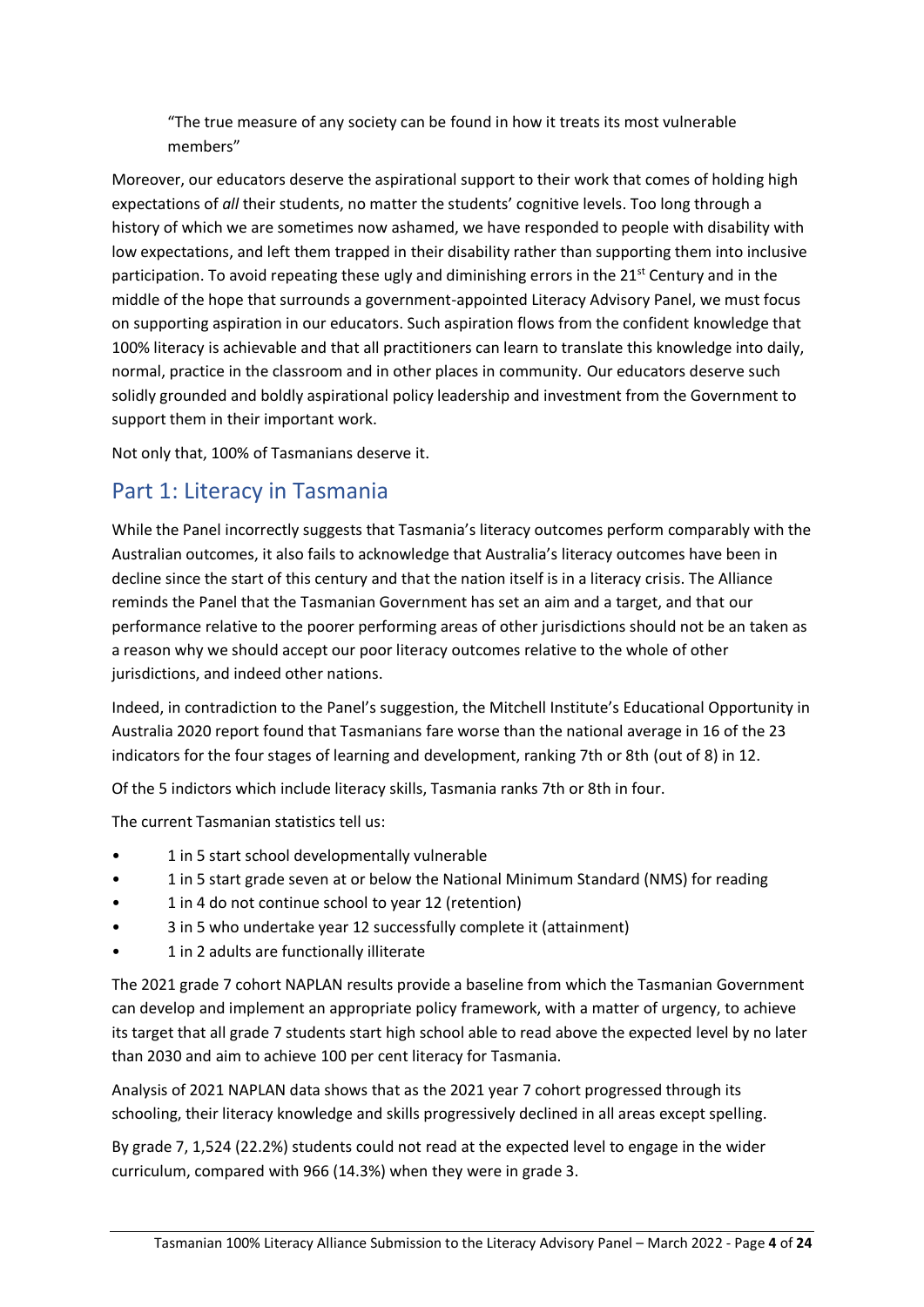The 2021 cohort also recorded considerable decline in both punctuation and grammar and writing yet these are the written language skills which best predict school completion. The proportion not above the expected level by grade 7 almost doubled for punctuation and grammar and tripled for writing compared with when the cohort was in grade 3.

Around 1 in 5 students were not achieving the expected level in spelling for each grade level.

Analysis of 2021 data shows that in 2012, around 1 in 5 (21.5%) Tasmanian children in their first year of school were identified as being developmentally vulnerable (1,308 students), similar to the proportion nationally. At least a further 15.6 per cent were considered 'developmentally at risk'.

As is evident, Tasmania has some way to go to achieve 100% literacy, it is ambitious, but it is also possible.

#### <span id="page-5-0"></span>Australia's declining literacy outcomes

Australia's rankings on international tests such as PISA have been falling for many years in most curriculum areas.

Average (measured as the mean) performance in Australia has been steadily declining in reading (between 2000 and 2018) and in mathematics (between 2003 and 2018). Performance in science has been declining since at least 2012 from initially high levels of performance (See Figure 1 below).

In reading, more rapid declines were observed amongst the country's lowest-achieving students. In mathematics and science, performance declined to a similar extent at the top and at the bottom of the performance distribution, as well as on average<sup>4</sup>.

The proportion of top-performing students (scoring at Level 5 or 6) remained stable in reading (between 2009 and 2018, however, the proportion of low-achieving students (scoring below Level 2) increased in all subjects.

Research by the Grattan Institute shows that the spread of student achievement more than doubles as students move through school in Australia. The middle 60 per cent of students in Year 3 are working within a two-and-a-half year range. By Year 9, the spread for these students is five-and-a half years. The top ten per cent of students are about eight years ahead of the bottom ten per cent<sup>5</sup>.

John Sweller and colleagues correlate this deteriorating academic performance with the increased emphasis on 'inquiry-based' learning over evidence-based, explicit instruction in Australian classrooms<sup>6</sup>.

<sup>&</sup>lt;sup>4</sup> Thomson, S., De Bortoli, L., Underwood, C., and Schmid, M. (2019), PISA 2018: Reporting Australia's Results. Student Performance, Australian Council for Education Research

<sup>5</sup> Goss, P., & Sonnemann, J. (2016). Widening gaps: What NAPLAN tells us about student progress. Grattan Institute. 6 Sweller, J (2021), Why Inquiry-based Approaches Harm Students' Learning, Analysis Paper 24, The Centre for Independent Studies; Kirschner, P., Sweller, J., & Clark, R. E. (2006). Why unguided learning does not work: An analysis of the failure of discovery learning, problem-based learning, experiential learning and inquiry-based learning. Educational Psychologist, 41(2), 75-86; Ashman, G., Kalyuga, S., & Sweller, J. (2020). Problem-solving or explicit instruction: Which should go first when element interactivity is high? Educational Psychology Review, 32(1), 229-247.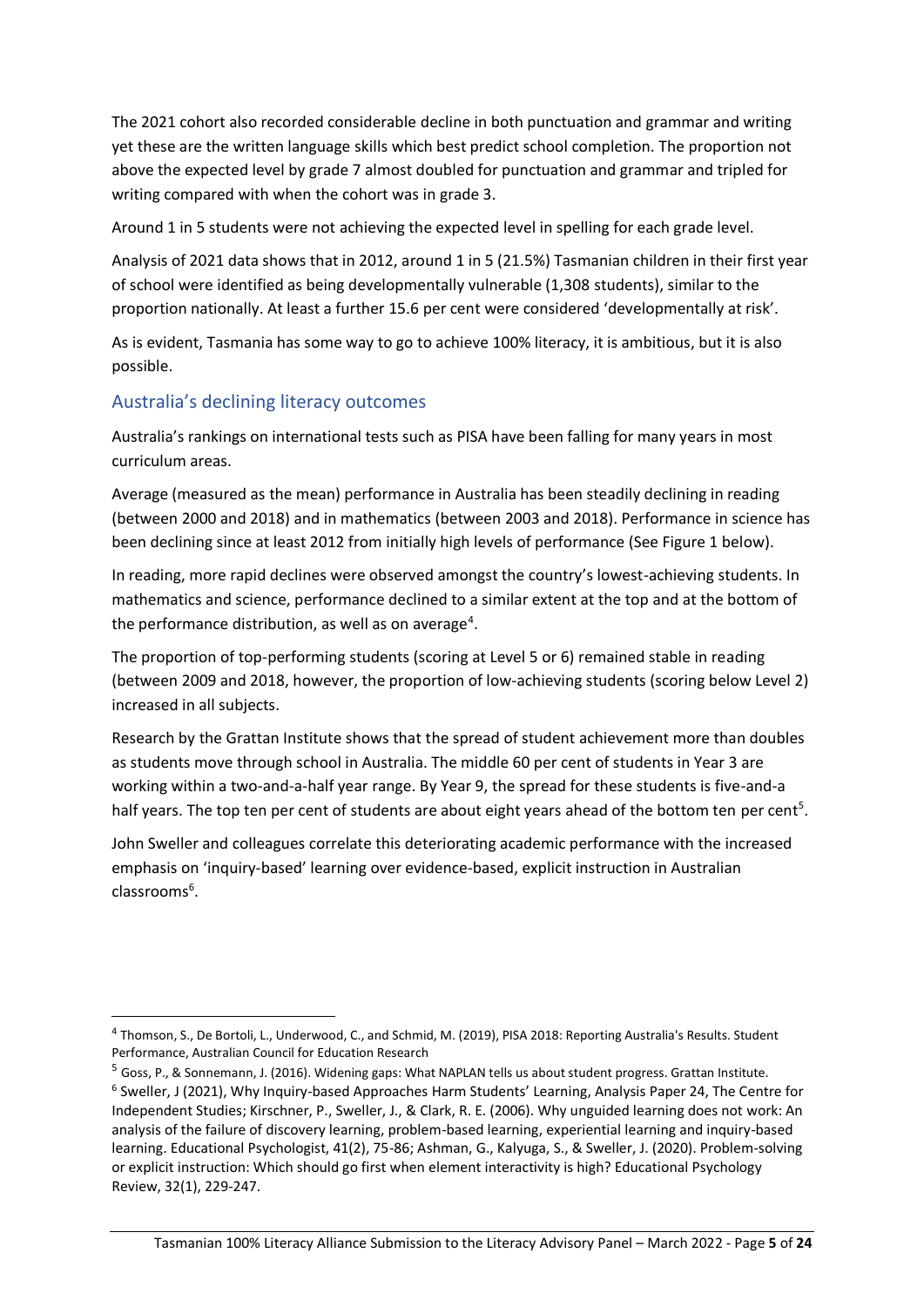



PISA mean scores for Australia over time

Source: Thomson, S., De Bortoli, L., Underwood, C., and Schmid, M. (2019), PISA 2018: Reporting Australia's Results. Student Performance, Australian Council for Education Research

#### <span id="page-6-0"></span>Literacy as a predictor of year 11 and 12 performance

Several studies using multivariate analysis<sup>7</sup> to predict academic performance have concluded that it is prior achievement in primary school which has the most influence on young people's overall educational outcomes, followed by parental education and/or occupation.

There is a plethora of longstanding evidence that the early (pre-school) skills of language, cognitive development, communication and general knowledge are key predictors of future academic performance<sup>8</sup>. However, a large body of research also shows that the proportion of students not meeting the expected standard for their actually age increases steadily as they progress from the early years to primary school to secondary school<sup>9</sup>. Not only do those that 'start behind, stay

<sup>7</sup> Using variables such gender, indigenous status, language background, geolocation, sector, parents' educational background, parents' occupation status and children's prior achievement

<sup>8</sup> Duncan, R. J., Duncan, G. J., Stanley, L., Aguilar, E., & Halfon, N. (2020). The kindergarten Early Development Instrument predicts third grade academic proficiency. *Early childhood research quarterly*, *53*, 287-300.; Brinkman, S., Gregory, T., Harris, J., Hart, B., Blackmore, S., & Janus, M. (2013). Associations between the early development instrument at age 5, and reading and numeracy skills at ages 8, 10 and 12: a prospective linked data study. Child Indicators Research, 6(4), 695-708. <sup>9</sup> Lamb, S, Jackson, J, Walstab, A & Huo, S (2015), Educational opportunity in Australia 2015: Who succeeds and who misses out, Centre for International Research on Education Systems, Victoria University, for the Mitchell Institute, Melbourne: Mitchell Institute.; Goss, P., & Sonnemann, J. (2016). Widening gaps: What NAPLAN tells us about student progress. Grattan Institute; Adams, E. K., Hancock, K. J., & Taylor, C. L. (2020). Student achievement against national minimum standards for reading and numeracy in Years 3, 5, 7 and 9: A regression discontinuity analysis. Australian Journal of Social Issues, 55(3), 275-301.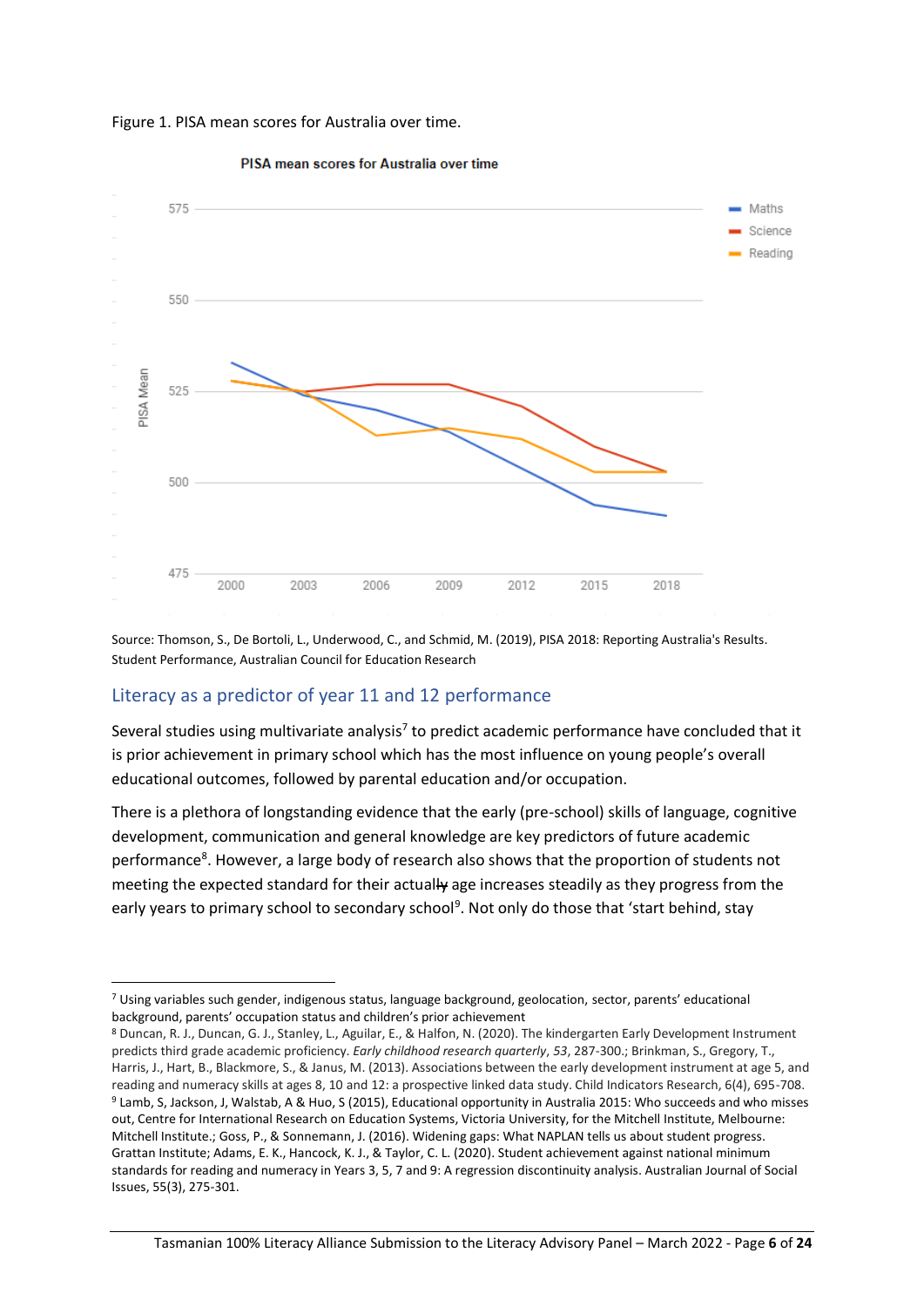behind', the spread of student achievement more than doubles as students move through school with the majority of the learning gap developing between years 3 and 9, not before year 3<sup>10</sup>.

A study by the ABS, commissioned by the Tasmanian Government, shows that NAPLAN scores in Year 9 are a strong predictor of high school completion as well as success after school in study and  $work<sup>11</sup>$ .

Analysis undertaken in 2021 by the NSW Government Centre for Education Statistics and Evaluation (CESE) found that year 9 NAPLAN writing results were the strongest predictor of year 11 and year 12 performance, more so that reading, spelling, grammar or numeracy<sup>12</sup>. Writing ability is predicted jointly by spelling, grammar and punctuation, with spelling being the strongest predictor<sup>13</sup>. Further, proficiency in English is a strong predictor of mathematical achievement<sup>14</sup>.

Yet, year 9 Australian students' writing performance on the NAPLAN writing test has been declining considerably since 2011 for both male and female students. Several studies reveal a picture of accelerating negative change<sup>15</sup>. The average student in 2018 performed nearly 1.5 years behind the average student in  $2011^{16}$ .

Poor writing is problematic for children and adults alike. To become effective writers in year 9, students must be proficient in spelling, grammar and punctuation, skills learned in primary school.

In Tasmania, for the 2021 grade 9 cohort (around 6,634 students in total), around 1,891 (28.5%) could not read at the level expected to engage in the wider curriculum, 2,753 (41.5%) could not express themselves in written form and 1,552 (23.4%) were not numerate.

Compared with 10 years prior (the 2011 grade 9 cohort), 2021 grade 9 students were considerably less proficient in literacy and numeracy skills. The 2021 NAPLAN results show an alarming decline in the high proficiency bands (9 and 10) and an equally alarming increase in the proportion below the expected standard in the range of literacy knowledge and skills.

A substantial socio-economic gap also exists between higher- and lower-SES students. While the analysis shows an increase in the proportion not exceeding the expected standards for both higherand lower-SES students for all five learning domains, the rate of increase is greater for lower-SES students and the substantial socio-economic gap widened further for three key domains. The socioeconomic gap ranged from 46.3 percentage points for grammar and punctuation to 37.5 percentage points for numeracy.

A concerning gender gap also exists. Over half of year 9 male students (52.7%) did not exceed the expected standard for writing compared with a third (32.4%) of female students. While the average gender gap over the period was 21.5 percentage points, the gap narrowed slightly over the period.

<sup>&</sup>lt;sup>10</sup> Goss, P., & Sonnemann, J. (2016). Widening gaps: What NAPLAN tells us about student progress. Grattan Institute.

<sup>11</sup> ABS (2014) 'Educational outcomes, experimental estimates, Tasmania 2006-2013

<sup>12</sup> [Year 9 NAPLAN writing results the best predictor of HSC success: study \(smh.com.au\)](https://www.smh.com.au/education/year-9-naplan-writing-results-the-best-predictor-of-hsc-success-study-20210528-p57w6w.html)

<sup>13</sup> Daffern, T., Mackenzie, N. M., & Hemmings, B. (2017). Predictors of writing success: How important are spelling, grammar and punctuation?. Australian Journal of Education, 61(1), 75-87.

<sup>&</sup>lt;sup>14</sup> Getenet, S., & Beswick, K. (2021). Predictors of children's achievement: analysis of the Australian National Numeracy Assessment Program. Educational Assessment, Evaluation and Accountability, 33(4), 591-620.

<sup>15</sup> Wyatt-Smith, C and Jackson, C, (2016), NAPLAN data on writing: A picture of accelerating negative change, Australian Journal of Language and Literacy, Vol. 39, No. 3,

<sup>&</sup>lt;sup>16</sup> Thomas, D (2020), Rapid decline and gender disparities in the NAPLAN writing data, The Australian Educational Researcher (2020) 47:777–796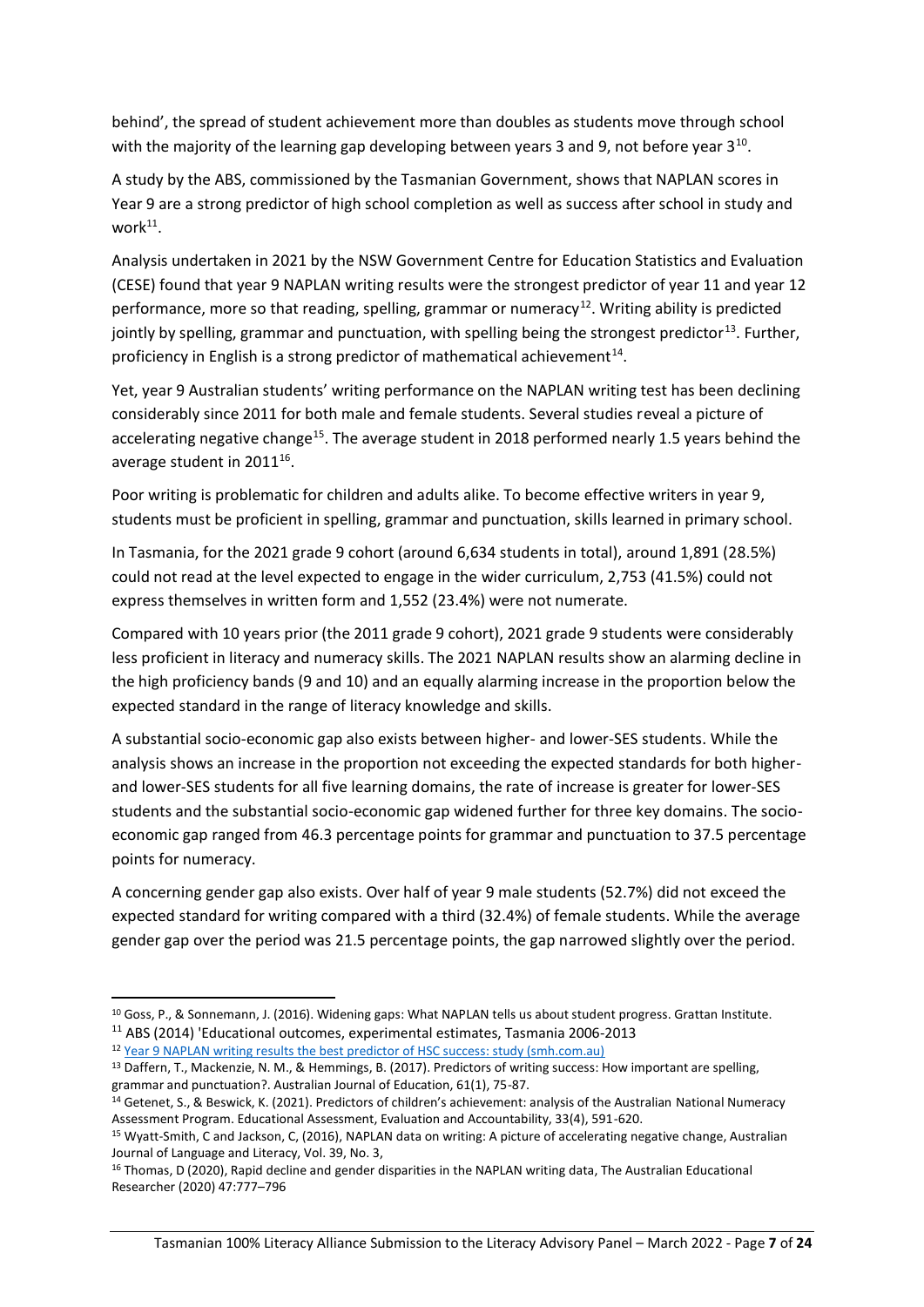Research shows that primary school students' progress in writing lags behind that of reading because they are not receiving effective instruction in spelling and other language conventions. When the cognitive demands of writing are heightened by the arduous task of spelling, effective writing is compromised, also -adversely affecting students' confidence and motivation. As a result, many children fail to achieve standards of writing to support their personal and academic needs at secondary school and beyond.<sup>17</sup> Students who experience difficulty with writing may be less likely to use writing to support and extend their learning to the wider curriculum, adversely affecting their eventual school completion prospects.

As is evident, Tasmania has some way to go to achieve 100% literacy, it is ambitious, but it is also possible.

#### <span id="page-8-0"></span>Economic costs of poor literacy

Notwithstanding it's much improved economic performance over the past five or so years, Tasmania's economy remains the poorest, or among the poorest, of all the Australian states and territories by most conventional metrics.

In particular, Tasmania's per capita gross product – the broadest available measure of any state or territory's economic performance – was still more than \$16,000, or about 20% below the national average in the 2020-21 financial year, and the lowest of any state or territory.

Tasmania's per capita household disposable income in 2020-21 was about \$1,850, or 3¼%, below the national average – no longer the lowest in the nation, in fact ahead of South Australia, Queensland and (perhaps surprisingly) Victoria – but only because Tasmania is the only state or territory whose residents, in aggregate, receive more by way of social security benefits than they pay in personal income tax. If it were not for the redistributive impact of the national tax-transfer system, and of the way in which revenue from the GST is carved up among the states and territories, the margin between Tasmanian household disposable incomes and those of other Australians would be much closer to the gap between Tasmania's per capita gross product and that of other states and territories.

As a matter of arithmetic – not economic theory – the disparity in per capita gross product between Tasmania (or indeed any state or territory) and the national average is entirely attributable to three factors:

- the fact that a smaller percentage of Tasmania's population are employed than of any other state or territory – in 2020-21, only 47.4% of Tasmanians had a job, 2.7 percentage points less than the national average. This is partly attributable to Tasmania having a higher proportion of its population aged 65 or over than any other state or territory: but a smaller proportion of Tasmanians in every age group have jobs than the national average.
- the fact that those Tasmanians who do have jobs work fewer hours than their counterparts in other states and territories – by an average of 1.3 hours per week compared with the national average, which might not seem very much at first glance, but over the course of a full year is equivalent to Tasmanian workers having more than 10 extra public holidays than workers in the rest of Australia. The main reason for this discrepancy is that 38.6% of all

<sup>17</sup> Daffern, T., Mackenzie, N. M., & Hemmings, B. (2017). Predictors of writing success: How important are spelling, grammar and punctuation?. Australian Journal of Education, 61(1), 75-87.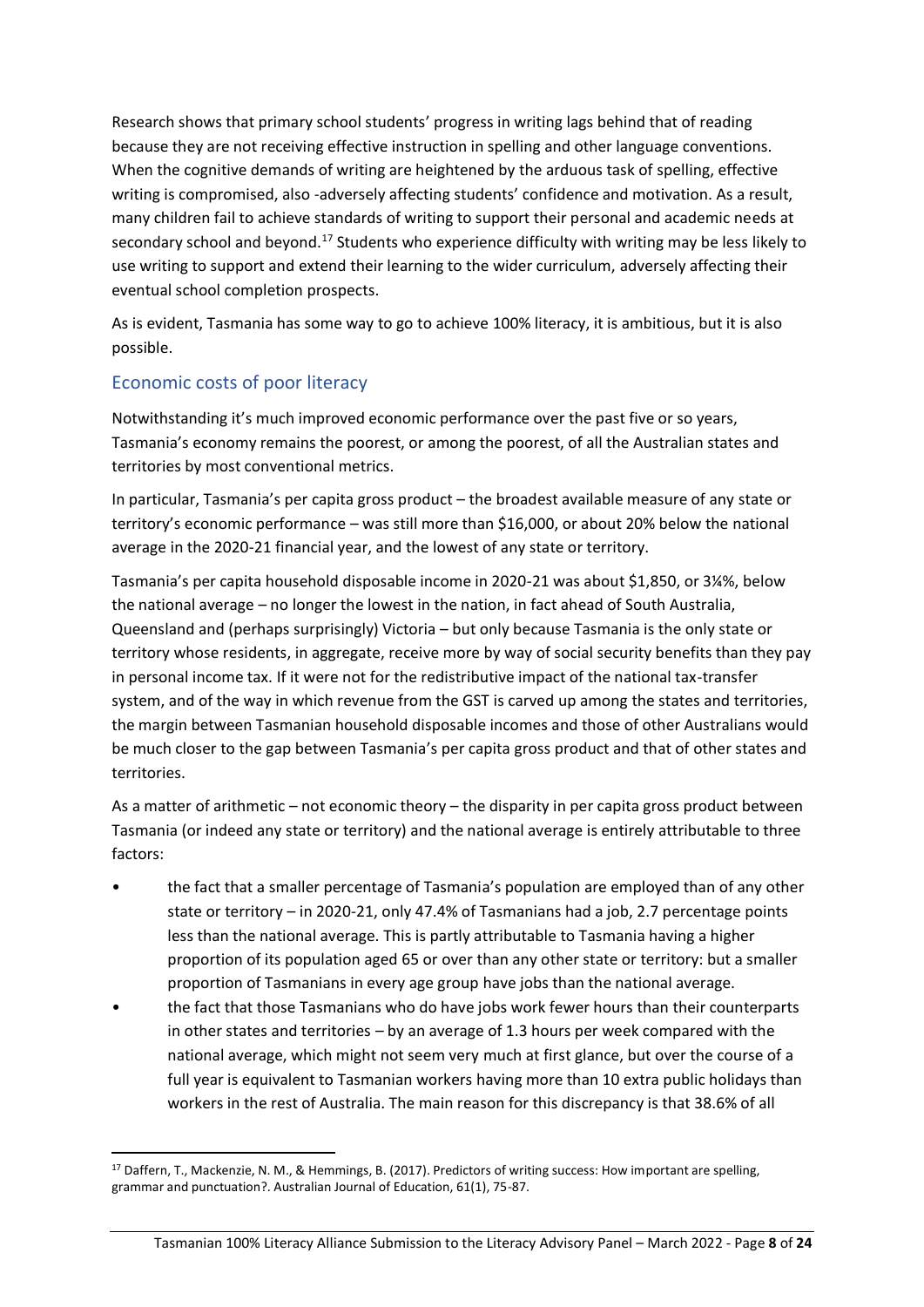employed Tasmanians work part-time, a higher proportion than in any other state or territory, and 6.7 pc points above the national average.

and, third, the fact that for each hour that they work, Tasmanian workers produce less than workers in any other state or territory except (for the first time, in 2020-21) South Australia and Queensland, and \$11.80 (or about 11%) below the national average. This is partly because industries with intrinsically high levels of labour productivity (such as mining, financial services, and professional and business services, are for different reasons underrepresented in Tasmania): but it also reflects the fact that almost two-thirds of Tasmanian workers work in industries where labour productivity is below the corresponding national industry average.

One factor common to all of these contributors to Tasmania's consistently below-average performance as measured by per capita gross state product is Tasmania's equally persistently belowaverage levels of educational participation and attainment.

Research in both Australia and other countries demonstrates clear and unambiguous correlations between individuals' educational attainment (however measured) and the probability of their being employed, the probability of their being employed full- rather than part-time, and their earnings in employment (which is usually directly related to their productivity).

Tasmania's persistently poor educational outcomes, as indicated by NAPLAN results from Year 3 through Year 9, performance on other recognized assessments such as PISA and TIIMS, retention rates from Year 10 to Year 12, Year 12 certificate completion rates, and participation in and graduation from tertiary courses, are a major and longstanding factor in Tasmania's shortcomings on all three of the determinants of relative economic performance.

And since, as set out elsewhere in this submission, literacy and numeracy skills imparted in primary schools are the foundation for almost all subsequent steps in individuals' lifetime learning journals, the deficiencies in how Tasmania's education system imparts these foundational skills is a key reason why Tasmanians have long experienced lower material standards of living than most other Australians.

#### <span id="page-9-0"></span>Socio-economic background is not an excuse

The Panel's consultation paper states that:

*Independent sources have reported that fair comparison of Tasmanian students' achievement depends on taking into account socioeconomic status, and that students' progress is broadly in line with students in schools of similar socio-economic advantage in other states.* [p19]

The Alliance does not dispute that socio-economic background is associated with low literacy performance, but insist that the passage quoted badly misses the point and should not be taken as any comfort whatsoever.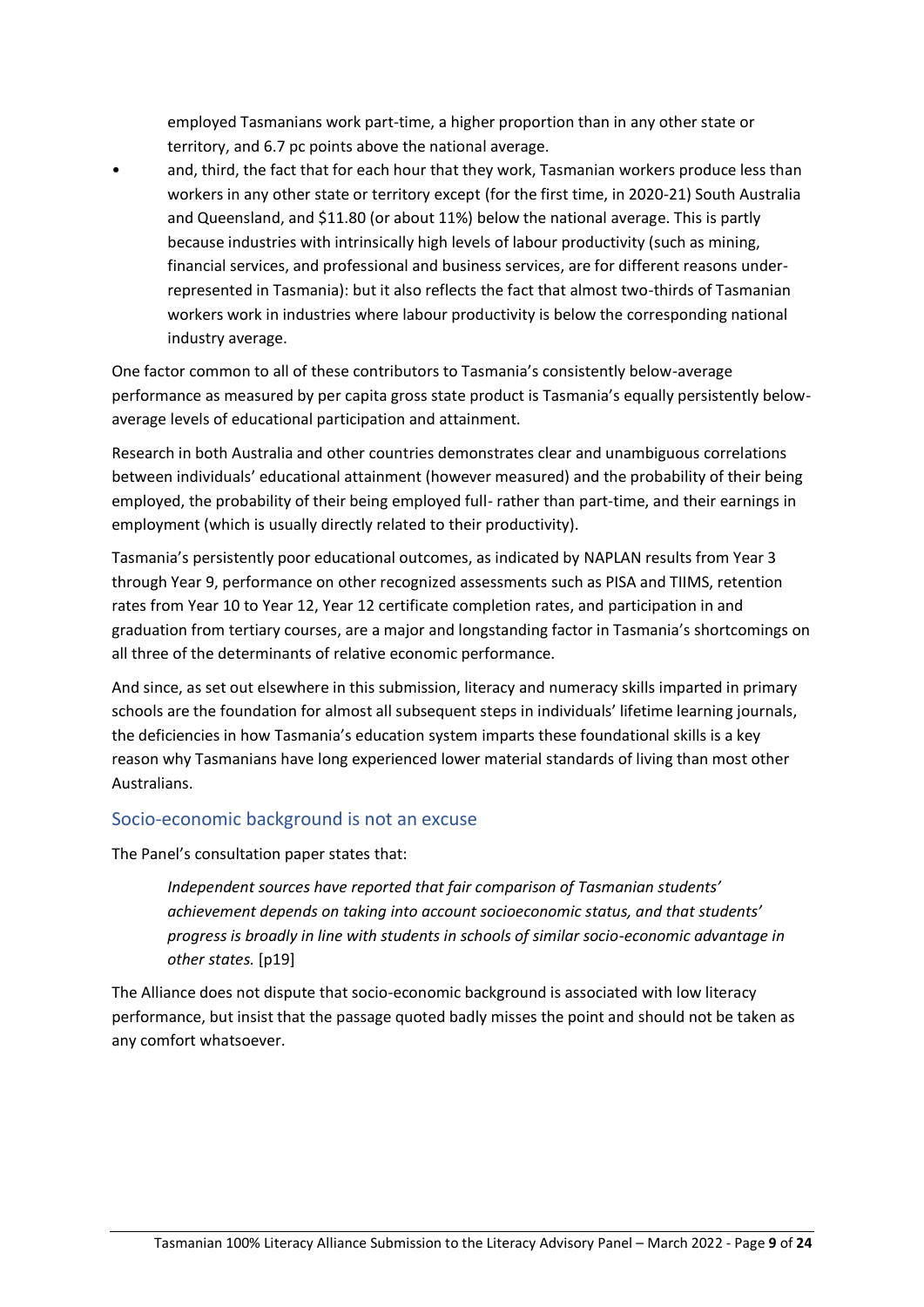It is true that if we compare Tasmanian young people's literacy, as measured by NAPLAN, to the literacy of students in schools of similar Index of Community Socio-Educational Advantage (ICSEA), then Tasmanian students' achievements are not very different from their interstate peers (but see an important qualification below). That is important, as it refutes one explanation for the **very great difference** between Tasmanian young people's low level of Year 12 attainment compared to their peers in like schools in other states – namely, that in general our primary and high schools do a worse job of educating their students than schools catering for similar students in other states. But it does not follow from this that we do not have a big problem with student literacy, but

Being 'disadvantaged' is not a quality of people, it is a feature or an outcome of what happens to some young people by virtue of their experiences in some of our institutions. Some young Australians become disadvantaged through what they experience in their education and training journeys and the way they are treated, so it is our great challenge to change the mechanisms through which such disadvantage arises.

Lamb, S, Jackson, J, Walstab, A & Huo, S (2015), Educational opportunity in Australia 2015: Who succeeds and who misses out, Centre for International Research on Education Systems, Victoria University, for the Mitchell Institute, Melbourne: Mitchell Institute

rather that if we have a problem with student literacy it is a problem that our students share with students of like schools in other states. In contradistinction to Year 12 attainment, where Tasmania has a big problem peculiar to our government school system.

Nor should we accept that a school-by-school comparison of Tasmanian schools with similar ICSEA schools in other states can stand in the place of a state-to-state comparison. A comparison at state level is still required for the reason that Tasmania must function as a state in competition will the whole of each of the other states within our federal system, and likewise individual Tasmanians must compete with all members of the other states (for example, in access to jobs and housing in an increasingly national market) and not just people from 'like ICSEA communities'.

We can use MySchool as a convenient source of data on our students' literacy and learning progress as measured by NAPLAN  $(data from 2017 - 2019)$ , for both school by school and state to state comparisons. A particularly worrying picture emerges for both if we look at student progress in high school, even those attending our higher SES (more precisely, ICSEA) schools.

Tasmania's highest ICSEA government high schools are Taroona, Riverside, and Clarence, while Rose Bay, Ogilvie, New Town, Kingston and Devonport are among the highest. Of these schools, only Taroona is above the Australian average for reading, writing and numeracy at Year 9, even though both Riverside and Clarence are also above the Australian average for ICSEA. That is, Tasmania as a whole state has just one high school above the average Australian school for Year 9 NAPLAN, with Riverside about average for reading and writing and Rose Bay for writing. Moreover, students in all these schools mostly make less progress in reading, writing and numeracy from Year 7 to Year 9 than students in like ICSEA schools in other states, with Taroona and Rose Bay in writing the only exceptions.

Students in disadvantaged schools make around two years less progress between Year 3 and Year 9 than similarly capable students in high advantage schools<sup>18</sup>.

<sup>&</sup>lt;sup>18</sup> Goss, P., & Sonnemann, J. (2016). Widening gaps: What NAPLAN tells us about student progress. Grattan Institute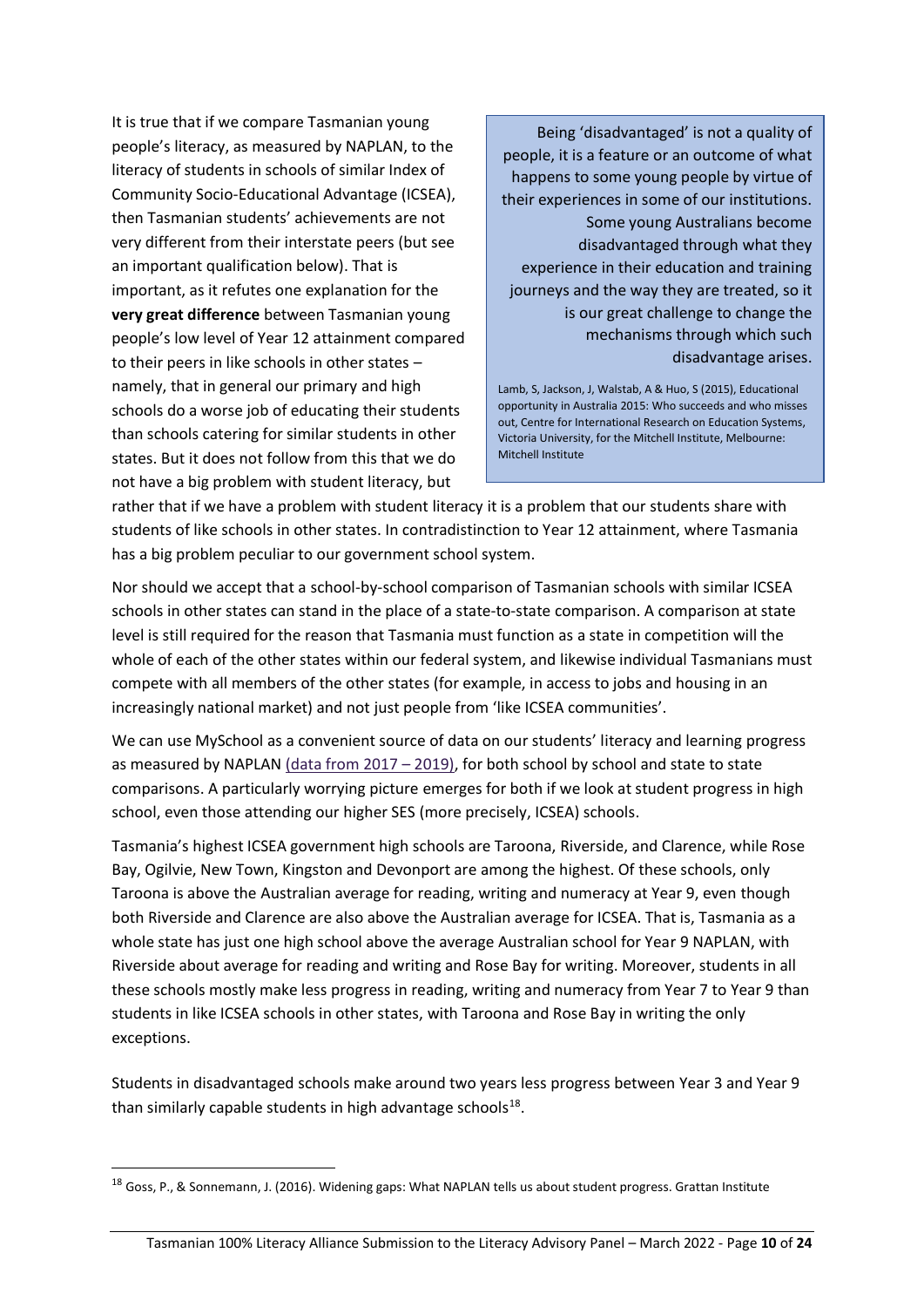Now it is clear why it is no comfort to accept that Tasmanian 'students' progress is broadly in line with students in schools of similar socio-economic advantage in other states. For it says that so far as literacy is concerned, our students' learning across the whole state of Tasmania is about on par with the poorer communities of the other states It becomes immediately apparent what a problem that is for Tasmania, if we imagine what the response of the other states would be if we excised from their jurisdictions the communities of higher socio-economic advantage, and higher levels of literacy, than Tasmania, leaving just one of their high schools above the Australian average. They would consider it a crisis and an indicator of future economic and social decline. But that is our future if we allow our past and current disadvantage to explain away any claim that we urgently need to lift our levels of literacy.

Further, most of the learning gap develops between Year 3 and Year 9, not before Year 3. The gap that exists in Year 3 triples by Year 9. Even when capabilities are similar in Year 3, disadvantaged students fall between 12 months and 21 months behind more advantaged students by Year 9<sup>19</sup>.

Fortunately, research shows that the impact of socio-economic disadvantage can be significantly mediated through very systematic, structured, and explicit literacy instruction throughout the primary years, with a whole system commitment to assessment and intervention that ensures no student leaves primary school without proficient reading skills.

A quality education enables all individuals to improve their socioeconomic situation on the basis of merit, not circumstance. An effective education system maximises the potential of every student. It sets and supports high expectations for all learners.

Successful schooling is vital for low achievers, who will struggle in life if they do not build strong educational foundations in school.

Tasmania's literacy problem is a brake on its social and economic development. The magnitude of this is also evident from ABS Census of Population and Housing data on early school leaving, since 'achievement in literacy and numeracy has the strongest influence on school non- completion' and '[m]ultivariate analysis indicates that the effects of achievement [in literacy and numeracy] on school non- completion cannot be explained by background factors such as gender, SES, ethnicity, region, or school sector<sup>20</sup>.

The 2016 census data published in the Social Health Atlas of Australia<sup>21</sup> gives the age adjusted rate at which people in all of Australia's 540 local government areas left school at Year 10 or below or did not go to school. This is what we learn.

- Hobart was Tasmania's best performing LGA on this measure, at might be expected, but at 44th position.
- Only Kingborough  $(136<sup>th</sup>)$  joined Hobart in the top half of all of Australia's LGAs.
- Twenty of Tasmania's LGAs including Devonport, Latrobe and Burnie were in the bottom 25% of all of Australia's LGAs.

<sup>&</sup>lt;sup>19</sup> Goss, P., & Sonnemann, J. (2016). Widening gaps: What NAPLAN tells us about student progress. Grattan Institute. <sup>20</sup> Marks, Gary and McMillan, Julie, "Early School Leavers: Who Are They, Why Do They Leave, and What Are the Consequences?" (2001)[. https://research.acer.edu.au/research\\_conference\\_2001/2](https://research.acer.edu.au/research_conference_2001/2)

<sup>21</sup> https://phidu.torrens.edu.au/social-health-atlases/data#social-health-atlases-of-australia-local-government-areas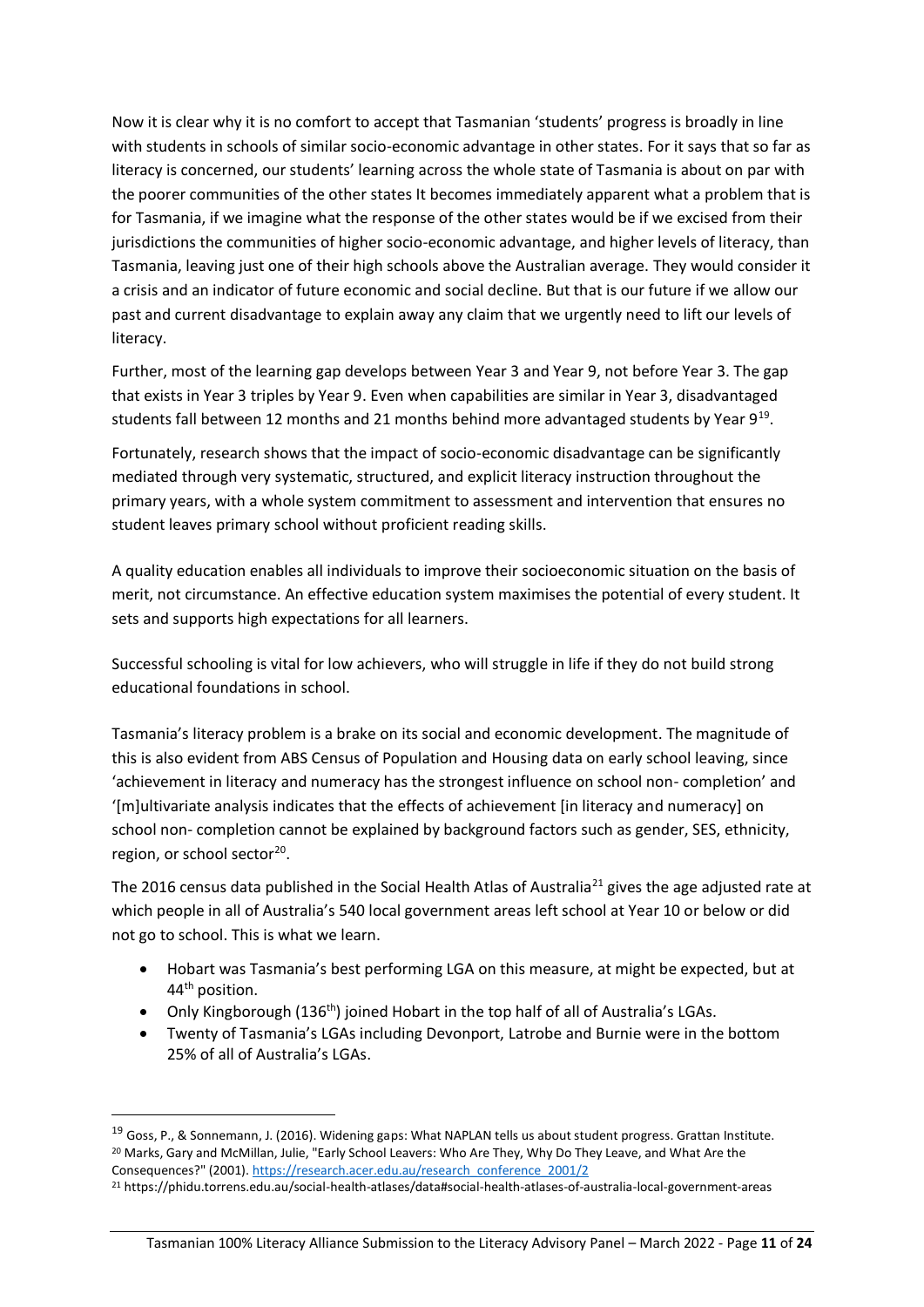If we consider the long-term future of Tasmania, this data should alarm us. It positions Tasmania as a 'failed state'. If we are to have a secure future, we must outperform our past by a very great margin. We cannot do that if we do not dramatically improve our literacy, and thereby our level of education, and then our living standards, health and even life-expectancy. Performing 'as might be expected' is a recipe for Tasmania continuing to fall behind the other states with which we compete for talent and investment, and of course also other countries whose improvement in educational outcomes is outstripping Australia's. And for individual Tasmanians, it presages a future in which they will be increasingly uncompetitive for jobs that are attractive to applicants from other states and, as has recently been a matter of public concern, are priced out of the housing market by higher paid arrivals from interstate and overseas.

## <span id="page-12-0"></span>Part 2: Community-wide literacy issues in Tasmania

This section addresses community-wide literacy issues in Tasmania which are either not sufficiently addressed in the Setting the Scene community consultation paper or are missing altogether but should be provided serious consideration in developing a framework to achieve the Tasmanian Government aim of 100% literacy.

### <span id="page-12-1"></span>Literacy and well-being

Not only does the struggle with reading and writing -detract from educational outcomes and prosperity over the lifespan, it can also have a detrimental impact on well-being.

Reading difficulties are the most common learning difficulty in Australia. Around 10 per cent of children have significant to severe reading difficulties, representing between two and four children in a typical Australian primary school classroom<sup>22</sup>.

Reading difficulties can severely -affect children's lives. The notion that children who struggle with reading experience poor self-esteem is widely reported, anecdotally and empirically, and many adults also report that having a reading difficulty had a devastating impact on their self-esteem as they navigated their way through schooling.

Many children, adolescents and adults with reading challenges, but not all, report feeling a sense of shame and frustration about their reading difficulties, and also report poor self-esteem. Many also remain confident, resilient, and optimistic about their academic and employment choices.

The scientific literature confirms that children with reading difficulties are at elevated risk of experiencing emotional difficulties, including poor self-esteem, as well as symptoms of both anxiety and depression<sup>23</sup>. This systematic review and meta-analysis concluded that the links between reading difficulties and emotional health difficulties are very real<sup>24</sup>. The relationship between poor reading and average self-concept was both reliable and moderately strong whereby self-concept is an individual's belief about themself, which is developed through experience and interactions with

<sup>&</sup>lt;sup>22</sup> Boyes, M., Leitao, S., Claessen, M., Badcock, N., and Nayton, M. (2020) Understanding links between reading difficulties, self-esteem, and child mental health, The Bulletin, Learning Difficulties Australia

<sup>&</sup>lt;sup>23</sup> McArthur, G. M., Filardi, N., Francis, D.A., Boyes, M.E, & Badcock, N.A. (2020). Self-concept in poor readers: a systematic review and meta-analysis. PeerJ, 8:e8772.

 $24$  Francis, D., McArthur, G. (2020) Poor reading, poor self-concept, and anxiety: A review of the evidence and some practical advice, The Bulletin, Learning Difficulties Australia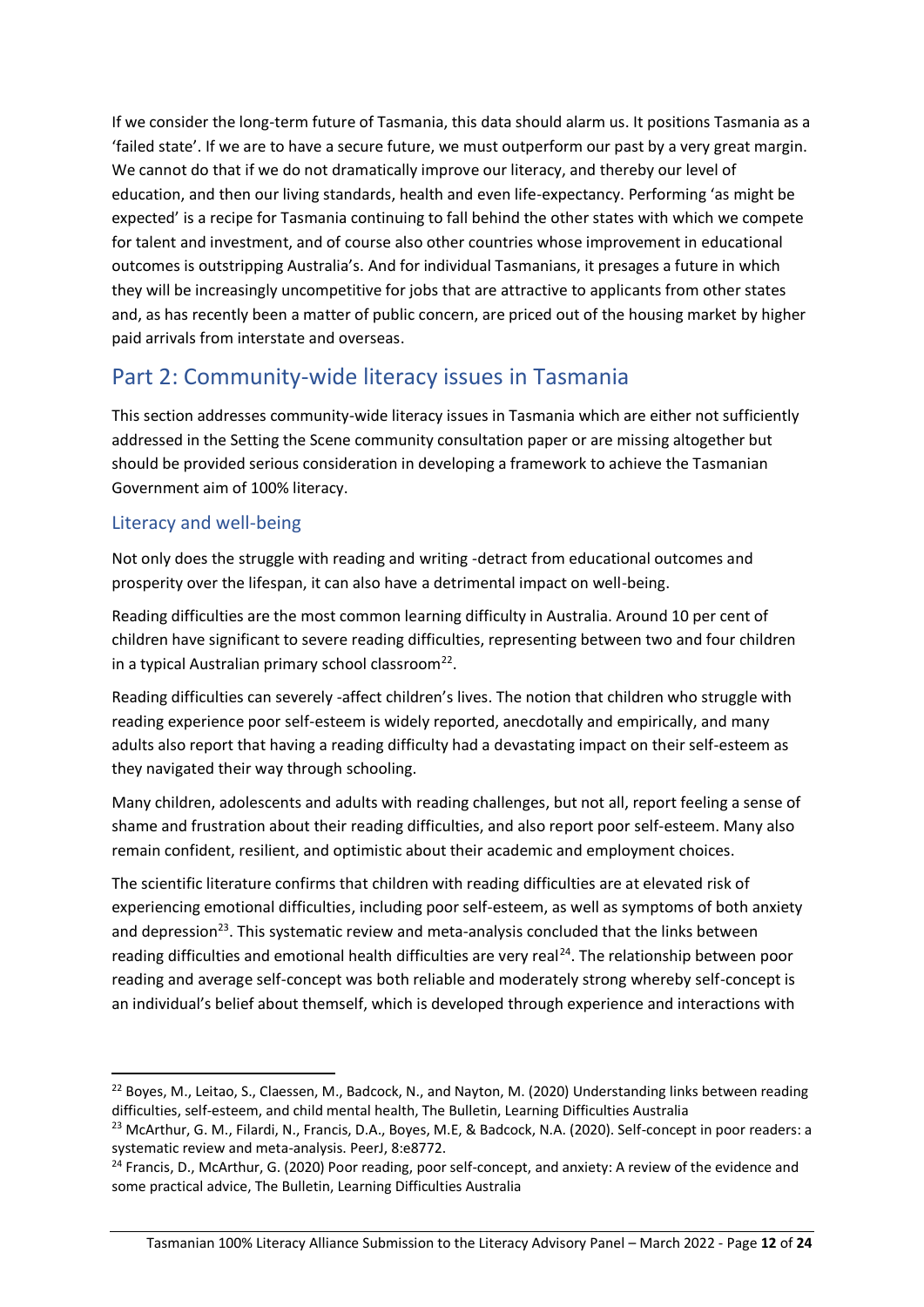their environment in different domains of life, such as academia, school, work, home, social life, and physical appearance.

There is considerable evidence now that the self-beliefs children develop about their learning affect achievement motivation and achievement outcomes. Children who experience initial and ongoing learning difficulties often develop a cluster of negative self-beliefs that impede efforts to provide effective remediation. This cluster involves developing negative academic self-concepts, loss of selfesteem, diminished beliefs that they can bring about successful learning outcomes, and an overall view that trying hard doesn't work so it's better not to try but to just give up.<sup>25</sup>

Associated with low self-esteem for a considerable proportion of children with reading difficulties are behavioural difficulties and social-emotional difficulties: that is, being disruptive in class, withdrawn or lacking in concentration, or showing other behavioural disturbances. Research shows that although students may be assessed with emotional and behavioural difficulties (EBD), this may actually mask the real problem, which is that the student is struggling with basic literacy skills<sup>26</sup>.

We need to ask the question - are the behaviour issues causing the reading problem or is the reading problem causing the behaviour issues?

The impact of reading difficulties on wellbeing also permeates higher education. A recent study of university students found that those with a history of reading difficulties had lower academic achievement than those without such a history, are more likely to withdraw from their first year of study, and are at higher risk of not completing their degree.<sup>27</sup> The difficulties encountered by university students often involve poor reading fluency (accuracy and speed of reading) and low reading comprehension. The research also found that university students with reading difficulties not only struggle academically at university, but they are also vulnerable to experiencing anxiety.

Without effective intervention, negative reading self-concepts spread to generalised negative academic self-concepts: that is, enduring reading problems tend to spread to the wider curriculum. Persistent early reading difficulties typically result in ongoing academic underachievement and negative trajectories related to school engagement, behaviour, and attendance.

However, although rates of emotional difficulties are indeed higher among struggling readers, recent research also found that many children with reading difficulties are very resilient<sup>28</sup>.

<sup>&</sup>lt;sup>25</sup> Chapman, J. (2020). Learning to read is about words AND mind, The Bulletin, Learning Difficulties Australia <sup>26</sup> Nicholson, T. (2020). What do you call someone who is disruptive in class?, The Bulletin, Learning Difficulties Australia

<sup>&</sup>lt;sup>27</sup> Soares, S. and Badcock, N. (2020). Does reading anxiety impact on academic achievement at university?, The Bulletin, Learning Difficulties Australia

<sup>&</sup>lt;sup>28</sup> Boyes, M., Leitao, S., Claessen, M., Badcock, N., and Nayton, M. (2020) Understanding links between reading difficulties, self-esteem, and child mental health, The Bulletin, Learning Difficulties Australia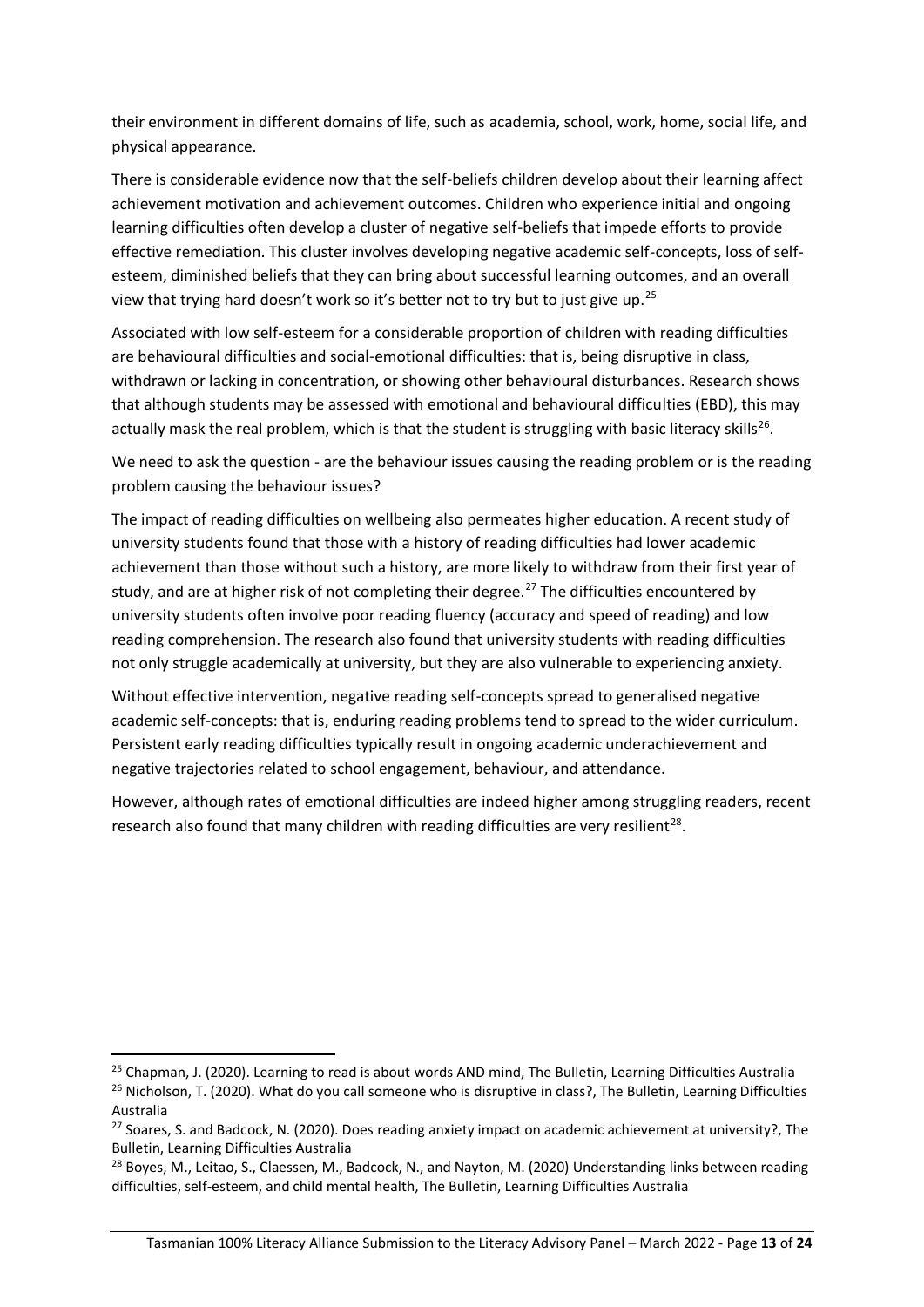#### **Table 1. Summary of risk and resilience-promoting factors**

| <b>Risk Factors</b>                                                    | <b>Resilience- promoting factors</b>          |
|------------------------------------------------------------------------|-----------------------------------------------|
| • Low self-esteem                                                      | • Early diagnosis                             |
| • Academic failure                                                     | • Identifying any child strengths             |
| • Shame, stigma and feeling 'different'                                | • Positive general self-concept or perception |
| • Experiences of being bullied                                         | • Strong relationship with parents            |
| • Peer relationship problems                                           | • Strong relationships with friends/ peers    |
| • Teacher training (early literacy)                                    | • Strong and supportive teacher relationships |
| • Unsupportive teachers and school staff                               | • Supportive school environment               |
| • Transition to high school                                            | • Connection with school                      |
| • Financial cost and lack of resources                                 |                                               |
| • Lack of government recognition (and<br>associated funding/resources) |                                               |

Source: Boyes, M., Leitao, S., Claessen, M., Badcock, N., and Nayton, M. (2020) Understanding links between reading difficulties, self-esteem, and child mental health, The Bulletin, Learning Difficulties Australia

The consequences of reading difficulties leading to poor self-esteem and behavioural issues can include disengaged and disruptive behaviour, suspension and exclusion, early school leaving, underand unemployment, and engagement with the youth justice system<sup>29</sup>.

There is an urgent need to support children with reading difficulties at multiple levels – taking into consideration the unique experiences of each child, as well as the important role of family, peers, teachers and schools, government, and broader society in understanding the emotional impacts of reading difficulties on wellbeing.

### <span id="page-14-0"></span>Standing Committee on Employment, Education and Training Inquiry into Adult **Literacy**

The Standing Committee on Employment, Education and Training undertook an inquiry into adult literacy and its importance. The inquiry examined the importance of developing strong language, literacy, numeracy, and digital literacy (LLND) skills, overcoming barriers to learning, and the ability of existing adult education programs and providers to meet demand.

The Committee released its report and recommendations on 22 March 2022.

It found that while Australia aspires to a world class school system, which provides universal access to quality education, the reality is that too many children are falling through the cracks. This failure at a schools system level has a detrimental impact on work and life choices as an adult.

Too many Australians leave school with language, literacy, numeracy, and digital literacy (LLND) skills gaps that limit opportunities and life choices including reduced labour force participation and wages, poorer health outcomes and incarceration.

It concluded that improving adult LLND skills in Australia will help individuals find meaningful employment, earn higher wages, and achieve personal fulfillment, and make Australia a more prosperous, competitive economy.

<sup>&</sup>lt;sup>29</sup> Graham, L.J., White, S.L.J., Tancredi, H.A., Snow, P. C., & Cologon, K. (2020). A longitudinal analysis of the alignment between children's early word-level reading trajectories, teachers' reported concerns and supports provided. Reading and Writing: An Interdisciplinary Journal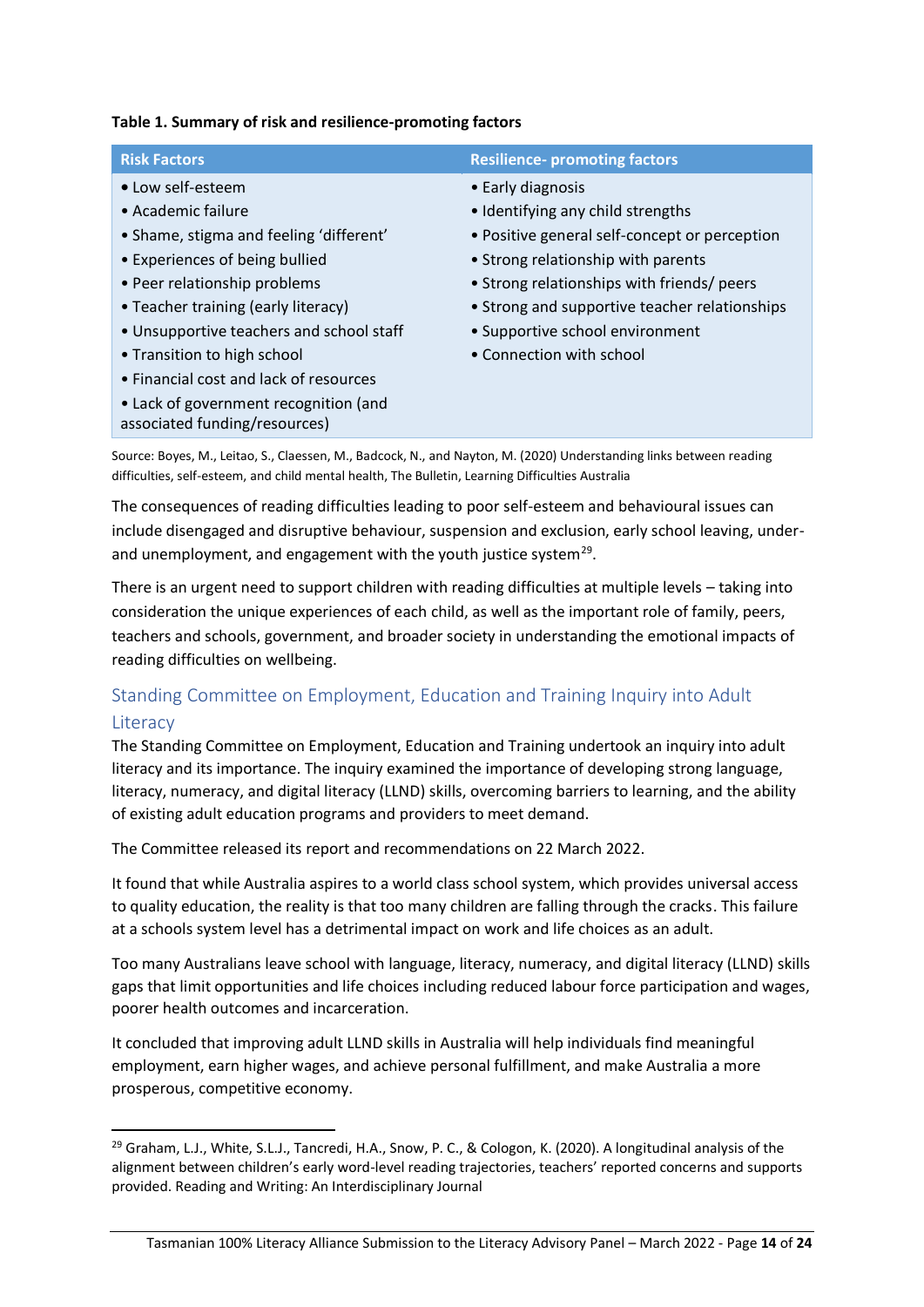To achieve this, the Committee made 15 recommendations to be undertaken within a specified time frame. These recommendations address key areas of reform to improve adult LLND skills, including:

- Improving outcomes in the schooling system, including appropriate resourcing
- support for whole of community and family LLND education programs for socially and economically marginalised Australians
- improved data collection to drive evidence-based policy and outcomes
- greater support for Australians with specific learning disabilities (SLDs) such as dyslexia
- campaigns to raise awareness of SLDs, the challenges people with low LLND skills face, and where people can access support
- recognition that English as an Additional Language or Dialect learners require the support of qualified Teaching English to Speakers of Other Languages (TESOL) educators to maximise their educational achievement
- an increase in the number of specialist adult literacy teachers and TESOL educators
- support for measures that raise English LLND skills in Aboriginal and Torres Strait Islander communities that are consistent with the National Agreement on Closing the Gap, such as the Literacy for Life Foundation's delivery of Yes, I Can! adult literacy campaigns
- a range of measures to ensure Australians with low LLND skills can access vital services.

#### *The Tasmanian 100 percent Literacy Alliance recommends that the Tasmanian Government accept and implement all recommendations made at a State level and endorse those at a National level.*

#### <span id="page-15-0"></span>Learning disabilities

A number of Australian research studies indicate that between 10 and 16 per cent of students are perceived by their teachers to have learning difficulties which have support needs that extend beyond those normally addressed by classroom teachers under differentiated teaching practices. Within the population of students with learning difficulties, there is a smaller sub-set of students who show persistent and long-lasting learning impairments. These are identified as students with a learning disability, such as dyslexia and/or language disorder<sup>30</sup>.

It is estimated that approximately 4 per cent of Australian students have a learning disability. In Tasmania, that equates to around 3,270 students<sup>31</sup>.

Students with a learning disability have a neurological disorder, rather than intellectual impairment, and present with varying degrees of unexpected under-achievement in one or more areas of literacy: reading, spelling or writing, and/or numeracy, 80 per cent of whom struggle with reading.

All of these children have the right to receive the appropriate support and interventions to enable them to become literate adults and participate fully in our society and economy, as per the Tasmanian Government's goal.

Neurological disorders present as persistent and long-lasting learning impairments which require educational support needs extending beyond those normally addressed by classroom teachers

<sup>30</sup> Louden, W., Chan, L., Elkins, J., Greaves, D., House, H., Milton, M., Nichols, S., Rivalland, J., Rohl, M., & van Kraayennoord, C. (2000). Mapping the territory, primary students with learning difficulties: Literacy and numeracy, Vol. 1, 2,

<sup>31</sup> ABS, Schools, 2021,<https://www.abs.gov.au/statistics/people/education/schools/latest-release>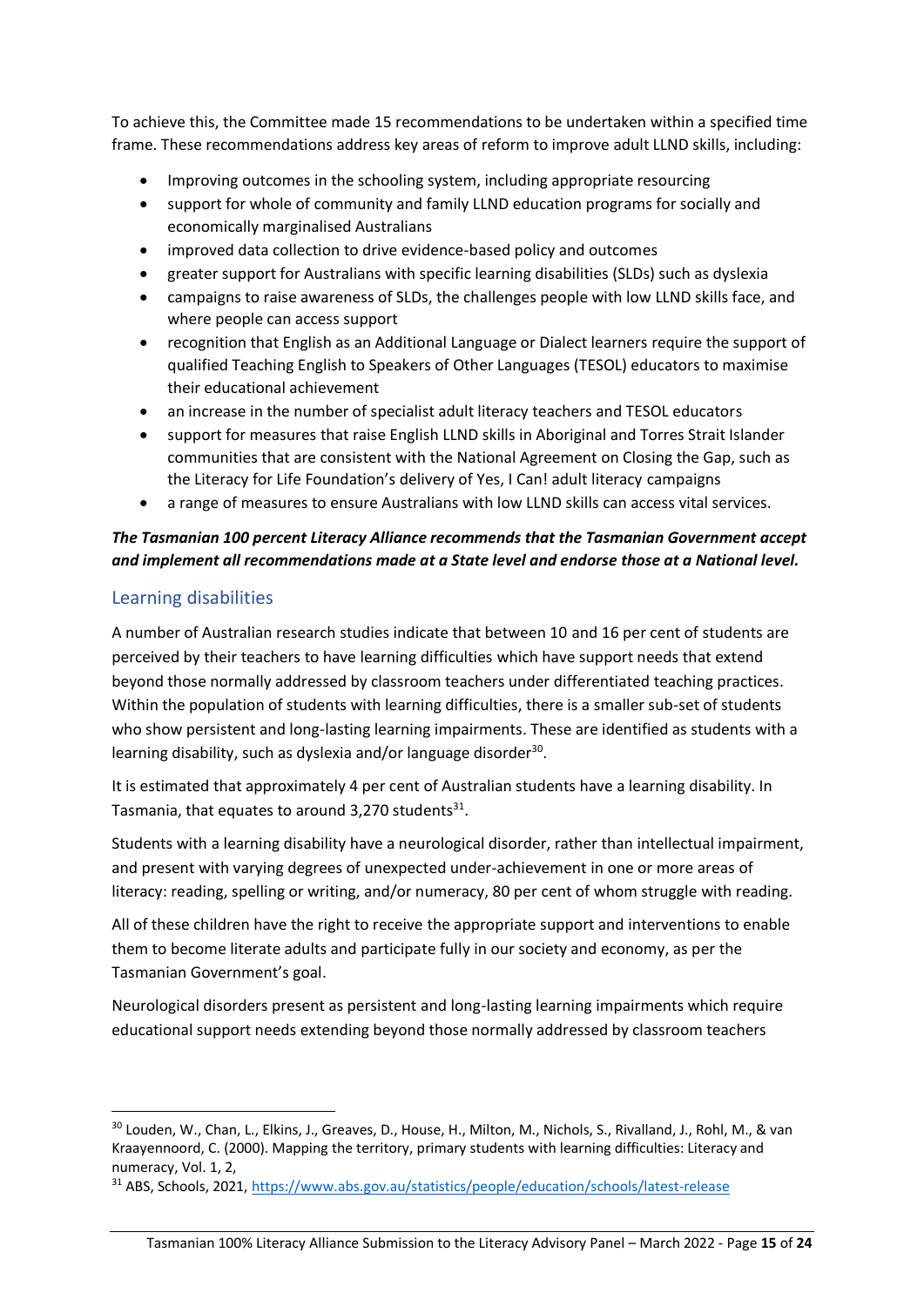under differentiated teaching practices, governed by the reasonable adjustments framework within the Disability Standards for Education 2005.

While it is understood that in Australia there is no clear definition of learning disabilities and that this has implications for policy development, resourcing and effective teaching practices, these children should not miss out on becoming literate and receiving the appropriate inventions they need in the education environment.

This lack of definition and understanding originated from a 1979 report by the Australian House of Representatives Select Committee on Specific Learning Difficulties which determined there was insufficient evidence that learning difficulties experienced by students were intrinsic in origin, a requirement for the use of the term 'disabilities'. The Committee therefore recommended the use of the term 'learning difficulties' to refer to students who experience difficulties in reading, spelling, writing and/or mathematics despite a terminological difference between 'experiencing learning difficulties' and 'having learning disabilities', and without regard for a specific diagnosis<sup>32</sup>.

Even so, the Disability Discrimination Act 1992, which is designed to protect people with disability from discrimination in access to education, includes in its definition of disability 'a disorder or malfunction that results in the person learning differently from a person without the disorder or malfunction'. More recently, significant advancements in cognitive science research have contributed to expanding the understanding of the cognitive processes of learning and the underlying causes of learning disabilities.

All students with learning disabilities have the right to access the curriculum at the same level as their peers. Given students with learning disabilities have an underlying neurological disorder impacting their cognitive processes, the key to supporting them achieve their educational potential is through evidence-based practice. Structured literacy refers to the content and methods or principles of instruction for teaching how to read, write and use language in an explicit, systematic and cumulative manner. Structured literacy includes: phonological awareness – particularly phonemic awareness, (systematic, synthetic) phonics, fluency, vocabulary and comprehension, as well as oral language – the big six. This works best within a whole-class RTI model with strong Tier 1 instruction, as it provides for regular screening and progress monitoring to inform evidence-based teaching practices and required intervention and intensity for all students.

#### *"The bottom line for me is that no one is a non-responder. No matter how severely delayed the students, they will respond to intervention provided they are given the right instruction and in the right amounts."*

#### *- Steve Truch, the Reading League.*

#### <span id="page-16-0"></span>Cost to economy and society of learning disabilities

In a study<sup>33</sup> of the economic impact of childhood developmental language disorder (DLD) on individuals, families and society, using a national Australian panel data set of 10,000 children—the Longitudinal Study of Australian Children (LSAC), it was found that the total cost to society of

<sup>&</sup>lt;sup>32</sup> Elkins, J. (2007), Learning Disabilities: Bringing Fiends and Nations Together, Journal of Learning Disabilities, Vol. 40. No. 5. Pp 392-399

<sup>&</sup>lt;sup>33</sup> Cronin, P (2017), The Economic Impact of Childhood Development Language Disorder, University of the Technology Sydney, unpublished thesis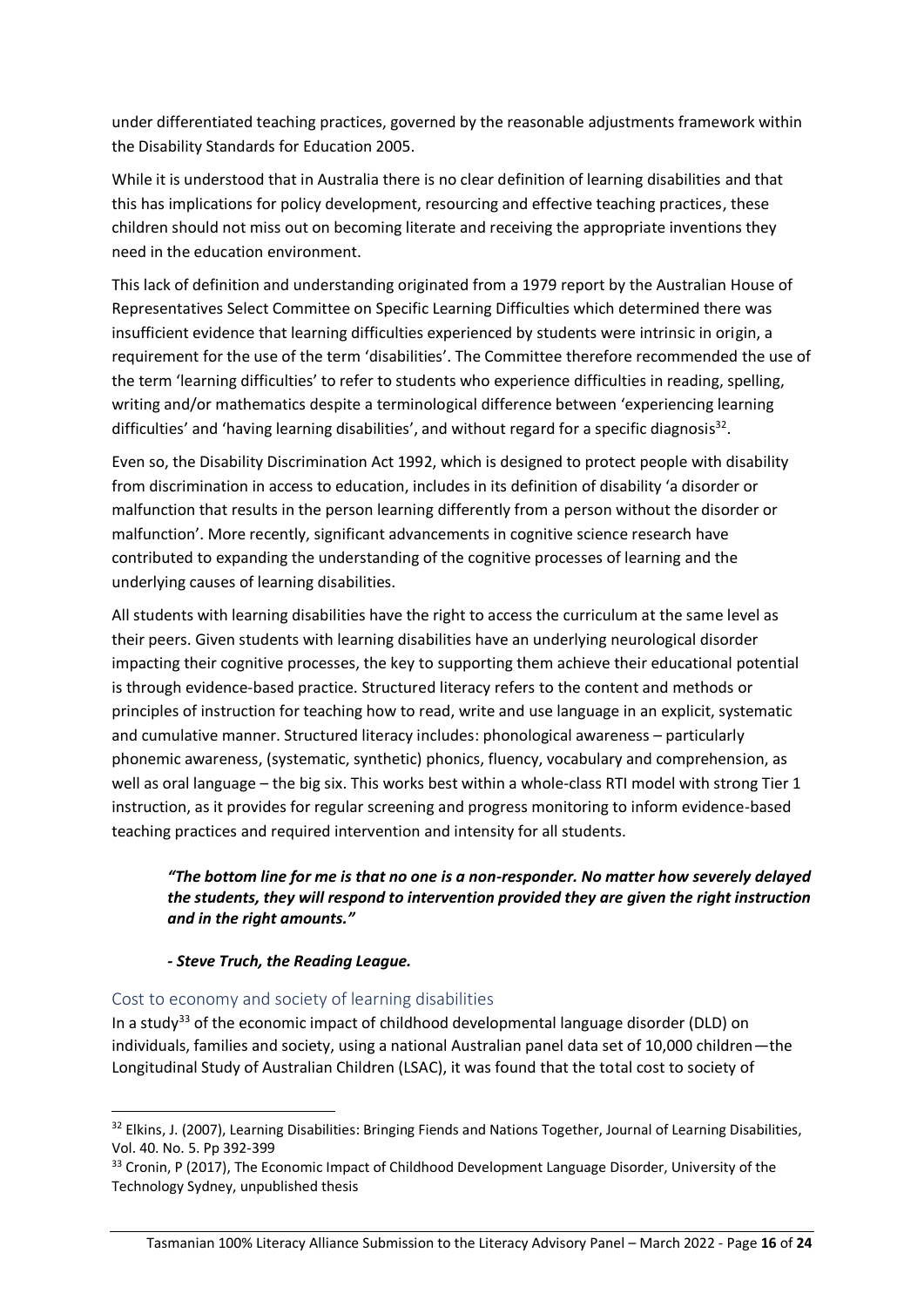language difficulties is estimated to be between \$1.362 billion per year and \$3.308 billion per year (based on a prevalence range 7 to 17 per cent). Productivity losses account for the largest proportion of this cost, with 42% attributable to productivity losses of the child's mother, 30% attributable to productivity losses of the child and 28% attributable to costs borne by the health and welfare system.

The results of the study provide strong evidence of the impact of language difficulties on future earning potential, as a result of low levels of literacy and numeracy. This effect is greater than the effect socioeconomic disadvantage alone. The results also demonstrate that early identification and intervention exerts a positive effect on cognitive and non-cognitive skills.

The study also investigated the labour force decisions of families with a child with DLD by measuring the indirect costs associated with reduced maternal labour force participation. This study highlights that the impact of language difficulties on labour force participation is considerable and represents the largest proportion of overall costs. The results show that carers of children with language difficulties substitute paid for unpaid work by working fewer hours, however, when their child's condition is severe or persistent, mothers are less likely to be employed at all.

An additional study<sup>34</sup>, shows that for children with speech, language and communication needs (SLCN) there is an indirect cost associated with a child's future employment prospects because of the child's low literacy and numeracy, which in turn affects adult labour force participation (LFP) and wages. The study found that for children with SLCN there was a lifetime cost of \$21.677 billion compared with those children without SLCN due to a decrease in academic achievement, workforce participation and wages. However, the study also found that speech pathology treatment has a positive effect on work participation and wages, reducing the cost lifetime cost by \$5.22 billion for children with SCLN in Australia.

#### <span id="page-17-0"></span>Youth Justice

Disengagement from education and barriers to literacy and learning ranging from trauma through to unmet learning or wellbeing needs are exacerbating the trajectory of young people into the justice system. When people cannot speak out, they'll act out. Up to 90% of young people in contact with the justice system in Australia have measurable spoken language impairment and for 46% of these the impairment is in the severe range<sup>35</sup>.

The intersections between improving literacy and diverting young people from crime must form part of an integrated future response. There is an opportunity through the announced amalgamation of the Department of Education with parts of the Department of Communities (Child and Youth Services) that can and should allow for better integrated case management of young people at risk. Identifying those young people who are disengaged from education as early as possible should trigger a targeted intervention that supports their engagement with learning alongside their wellbeing needs.

It is our recommendation that an investment in trauma-informed, restorative, and therapeutic early interventions for young people at risk, starting with those disengaged from their learning should be

<sup>34</sup> Cronin, P., Reeve, R., McCabe, P., Viney, R., & Goodall, S. (2020). Academic achievement and productivity losses associated with speech, language and communication needs. International Journal of Language & Communication Disorders, 55(5), 734-750.

<sup>&</sup>lt;sup>35</sup> Back on Track – Speech Pathology in Youth Justice Custodial Education, Speech Pathology Australia Ltd and Monash University, 2013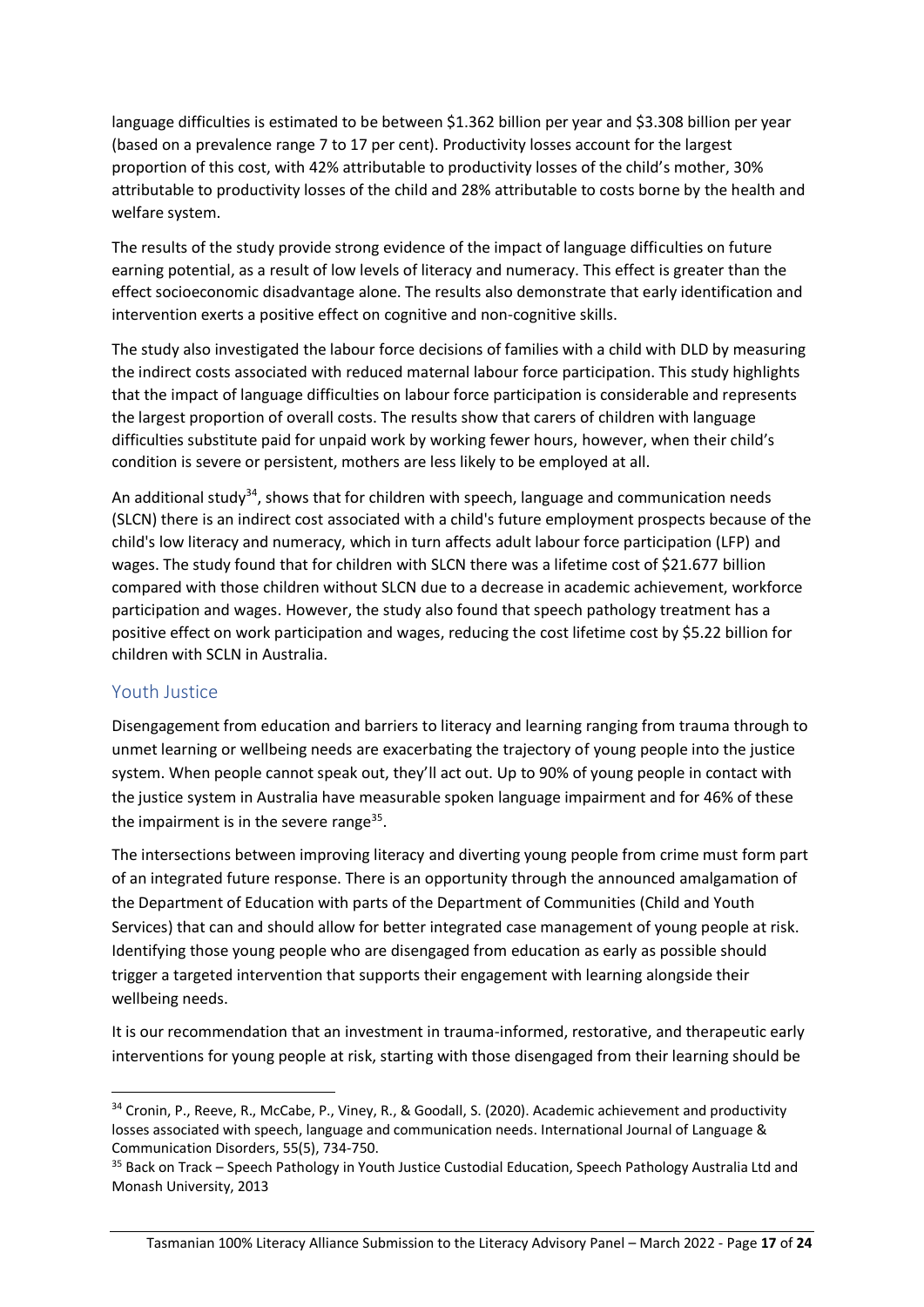a key focus of not only the Literacy Advisory Panel's findings, but of those working on the new Youth Justice Blueprint for Tasmania. A move away from incarcerating young people to one that diverts and facilitates engagement with education and prosocial networks is a key part of achieving 100% literacy for all Tasmanians. The over-reliance on incarceration of young offenders is a poor investment economically<sup>36</sup> and rather than deter crime<sup>37</sup>. it entrenches existing disadvantage and trauma, increasing the likelihood of ongoing criminal justice system involvement often across multiple generations. Over half (58.3%) of youth involved in the justice system will be under supervision again within 12 months<sup>38</sup>. A high percentage of Tasmanian youth involved with the justice system also continue to have contact with the justice system as an adult<sup>39</sup>, a trend we could reduce significantly through diversion programs with a focus on literacy, emotional regulation and prosocial relational skills.

Investing in programs and supports that promote prosocial communication development alongside literacy interventions can also serve as restorative diversion options and sentencing alternatives to the detention model currently in place<sup>40</sup>. For those young people at risk, those who are disengaged from school and learning but not yet in the justice system, we are missing a critical intervention point. It is in the early identification of disengagement from school or learning where more targeted, individualised interventions could be offered for these young people directly as well as whole family support to restore engagement and learning pathways.

Systemic advocacy<sup>41</sup> and skilled support around prosocial communication skills can also enable young people to speak for themselves and share personal experiences and feelings. Alongside the traditional components of literacy, a greater focus is needed on building emotional regulation, relational trust, and language skills for expressing needs and experiences. Similarly, young people also need support to understand their rights and responsibilities under the law and without strong literacy and language skills they have no capacity to understand the legal process.

Improving literacy rates in Tasmania and diverting young people away from incarceration also necessitates the raising the age of criminal responsibility to at least 14 years in line with recommendations of the UN Committee on the Rights of the Child. The raising of the age of criminal responsibility is based on evidence that the frontal cortex of children aged 12 and 13 is still developing, and their capacity for abstract reasoning is still evolving, therefore they are unlikely to understand the impact of their actions or criminal proceedings $42$ . If they have literacy barriers or other communication needs this only adds to the reason why the age should be increased. There is

<sup>&</sup>lt;sup>36</sup> Back on Track – Speech Pathology in Youth Justice Custodial Education, Speech Pathology Australia Ltd and Monash University, 2013

<sup>&</sup>lt;sup>37</sup> Australian Government Productivity Commission, Report on Government Services 2022, Part F Community Services, Section 17 Youth Justice Services, 25 January 2022

<sup>&</sup>lt;sup>38</sup> Weatherburn, D, Imprisonment, reoffending and Australia's crime decline, Judicial Officers Bulletin, September 2021, Vol. 33, No. 8

<sup>39</sup> Report on Government Services – Youth Justice 2021

<sup>40</sup> Back on Track – Speech Pathology in Youth Justice Custodial Education, Speech Pathology Australia Ltd and Monash University, 2013

<sup>&</sup>lt;sup>41</sup> M Sotiri and S Russell, 'Pathways home: How can we deliver better outcomes for people who have been in prison?' Housing Works, Vol. 15, No. 3, 2018, 41; Sotiri (2016) Churchill Fellowship Report

<sup>&</sup>lt;sup>42</sup> United Nations Committee on the Rights of the Child, General comment No. 24: Children's rights in the child justice system, CRC/C/GC/24 (18 September 2019) para 22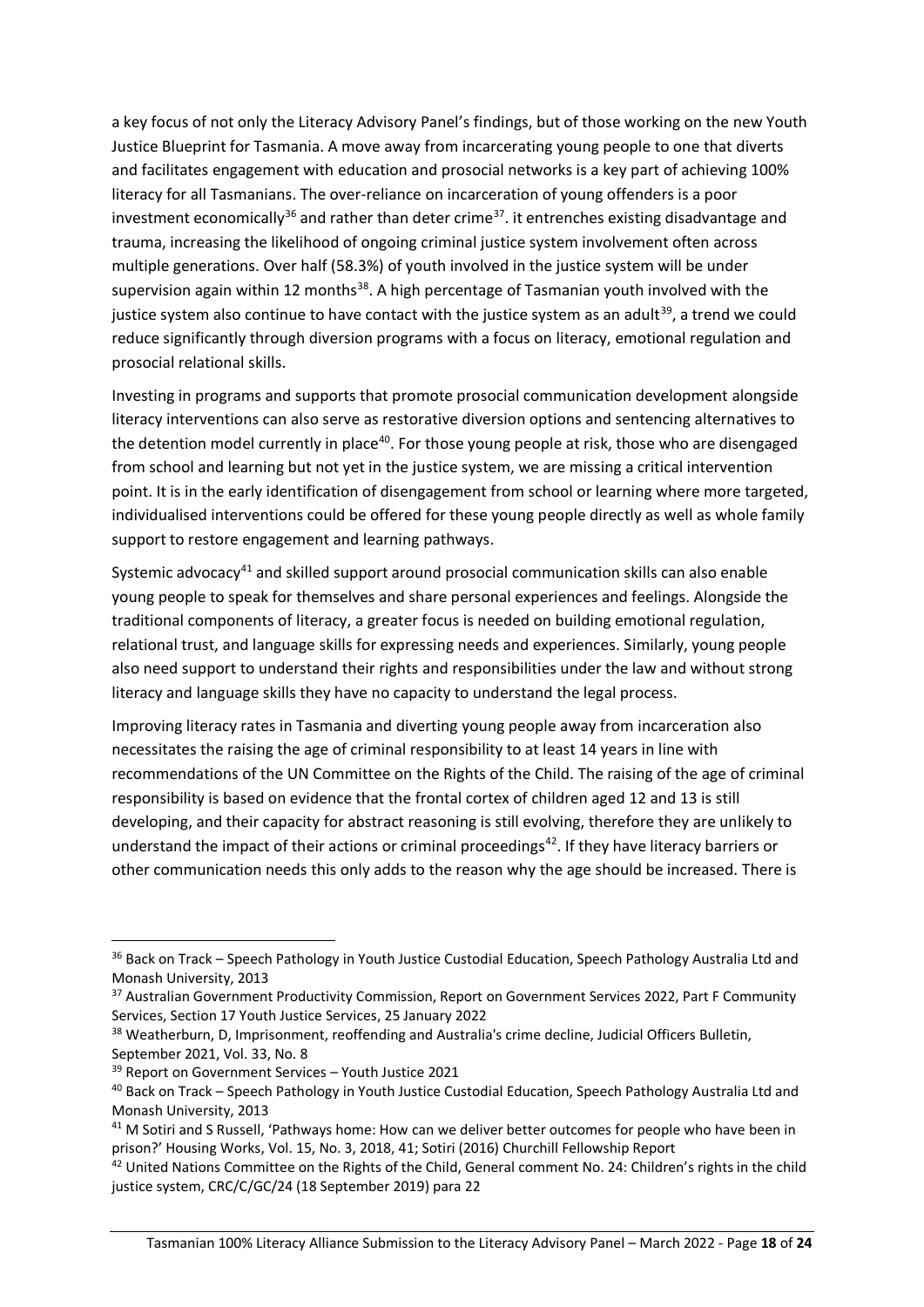also significant evidence that youth detention will increase the likelihood of subsequent reoffending and lower the chances of that child completing education or securing employment<sup>43</sup>

## <span id="page-19-0"></span>Part 3: How to achieve 100% literacy in Tasmania

This section focusses on how to achieve 100% literate Tasmanian adults.

While the Tasmanian Government has set a target that all grade 7 students will start high school above the expected level of reading by no later than 2030, they have set a very low bar which will not result in Tasmanians being literate as defined by the Literacy Advisory Panel.

While Progress Achievement Tests (PATs) assessments are an appropriate measurement tool, the target minimum achievement level of 118 set by the Government is too low. This is the equivalent of the 19<sup>th</sup> percentile for the population.

Further, NAPLAN national minimum standards (NMS) are set very low.

It is hard to aim high when the bar is set so low.

A student performing just above the national minimum standard in Year 3 needs to make only about one year of progress every two years to stay above the minimum standard in Years 5, 7, and 9. Setting such low standards increases the risk of overlooking students who require additional support to make adequate progress<sup>44</sup>.

A Year 9 student can meet the national minimum standard even if they are performing below the typical Year 5 student. These students can be four years behind their peers<sup>45</sup>. Given that it is year 9 NAPLAN writing results which best predict successful school completion, and that it is spelling and punctuation that predicts competent writing skills, appropriate measurements and milestones should be developed for all learning domains along the schooling continuum.

To achieve the long-term aim of 100% literacy for the adult population, the Government must ensure that all Tasmanians successfully complete their schooling by meeting the literacy standard expected to be able to participate in further education, training, work and society. The Tasmanian Government should introduce a literacy benchmark to successfully complete the Tasmanian Certificate of Education, similar to that used in Western Australia, OLNA<sup>46</sup>.

The OLNA is an online literacy and numeracy assessment. It is designed to enable students to successfully meet the Western Australian Certificate of Education (WACE) requirement of demonstrating the minimum standard of literacy and numeracy.

To successfully meet the literacy requirement in reading and writing, students must demonstrate the skills regarded as essential to meet the demands of everyday life and work in a knowledge-based economy. These skills are described in Level 3 of the Australian Core Skills Framework and are equivalent to Band 8 of the Year 9 NAPLAN reading and writing tests.

<sup>43</sup> Australian Institute of Health and Welfare, Young people returning to sentenced youth justice supervision 2014–15 (Report, Juvenile justice series no. 20, 22 July 2016)

<sup>44</sup> Goss, P., & Sonnemann, J. (2016). Widening gaps: What NAPLAN tells us about student progress. Grattan Institute.

<sup>45</sup> Goss, P., & Sonnemann, J. (2016). Widening gaps: What NAPLAN tells us about student progress. Grattan Institute.

<sup>46</sup> https://senior-secondary.scsa.wa.edu.au/assessment/olna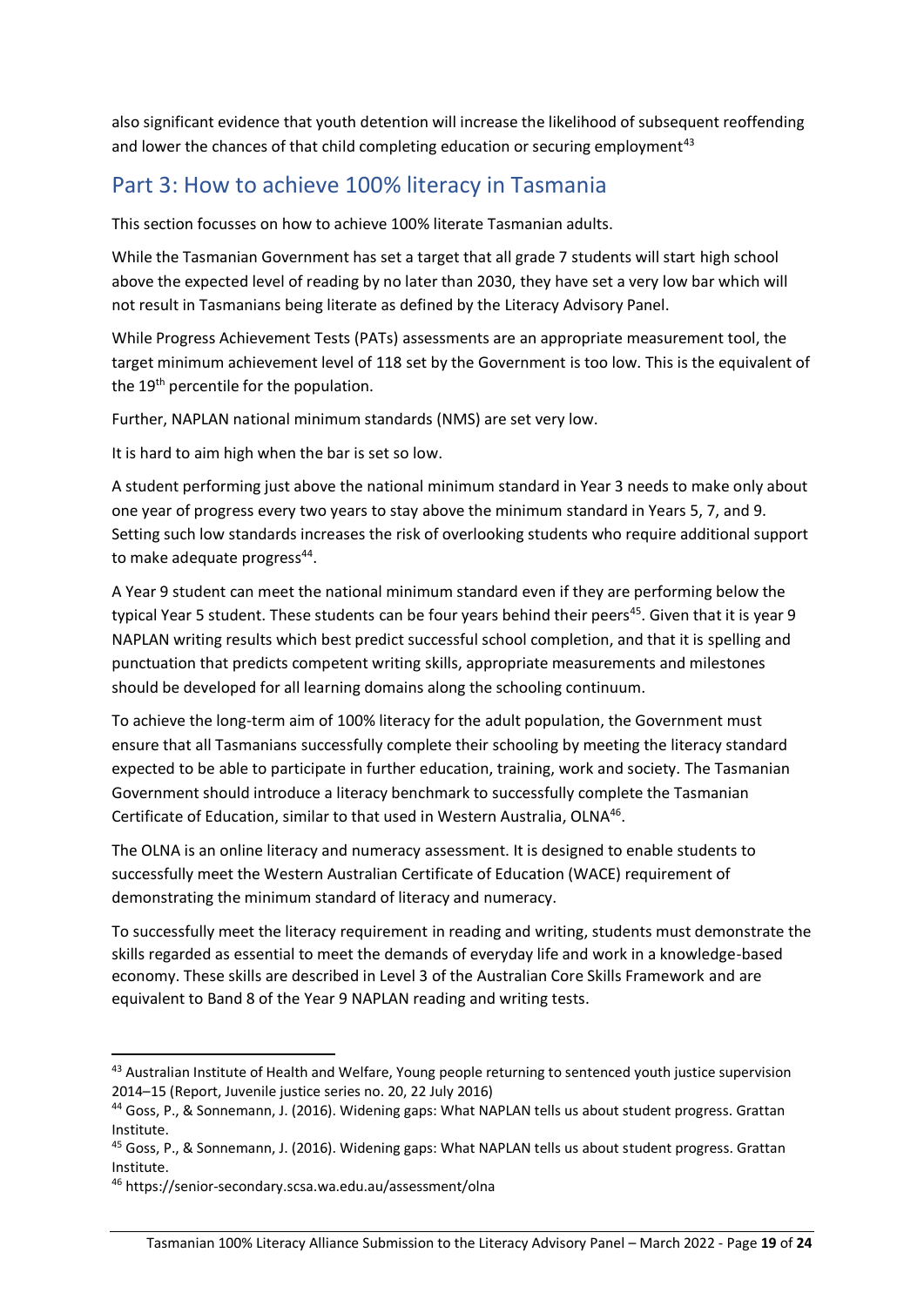### <span id="page-20-0"></span>Efficacy of existing programs

We should not presume that the provision of programs automatically translates to productive investment which improves the literacy outcomes of the recipients/participants. The question needs to be asked – how do the policies, initiatives and programs on the extensive list provided in the Setting the Scene paper actually map to the 'big six' and do they meet the efficacy test? What is the opportunity cost of these programs? How could the investment in improving literacy in Tasmania be more effective?

These programs should all be independently evaluated against the evidence base, using a tool similar to that developed by the Australian Education Research Organisation (AERO). The AERO evidence rubric is a tool to help evaluate the effectiveness of a new or existing policy, program or practice against standards of evidence. The evidence rubric can be used to analyse a particular approach in two ways: to decide whether or not to implement a certain approach in context or to assess confidence in the effectiveness of an existing approach.

All the policies, programs and practices currently in place and identified by the Panel should be evaluated accordingly. Those that don't meet at least high levels of confidence should not be continued. Funding attached to these policies, programs and/or practices should be redirected to investment in any new policies, programs and practices which are designed and implemented to meet at least high levels of confidence according to the evidence rubric.

#### <span id="page-20-1"></span>Improving literacy outcomes in school

Student progress, learning gaps and whole school improvement should be put at the centre of education policy. Much of the focus about how to improve educational outcomes is related to the amount of funding, rather than the policies and practices required to improve learning outcomes.

Analysis of progress and learning gaps should inform system priorities, resource allocation, as well as needs-based funding policies.

The best way to improve outcomes and achieve the Tasmanian Government's target is to focus on individual learning progress and implementing a whole-school improvement program with appropriate funding, leadership support, professional learning access to professional support services similar to the School Success Model in NSW.

The NSW School Success Model<sup>47</sup> is a whole-system, evidence-led reform program that aims to strengthen shared accountability across the system by putting in place clearer targets for school improvement, lifting capability through the design of new system support and sharing best practice across the system.

There are three key objectives:

- developing quality-assured, evidence-led support around the needs of each school and their students to lift attendance, achievement and wellbeing
- sharing accountability for student improvement by putting in place clearer targets, lifting capability and sharing what works best
- freeing up more time for teachers, principals and school staff to spend on activities that improve student outcomes around teaching, learning and leading.

<sup>47</sup> [School Success Model explained \(nsw.gov.au\)](https://education.nsw.gov.au/public-schools/school-success-model/school-success-model-explained)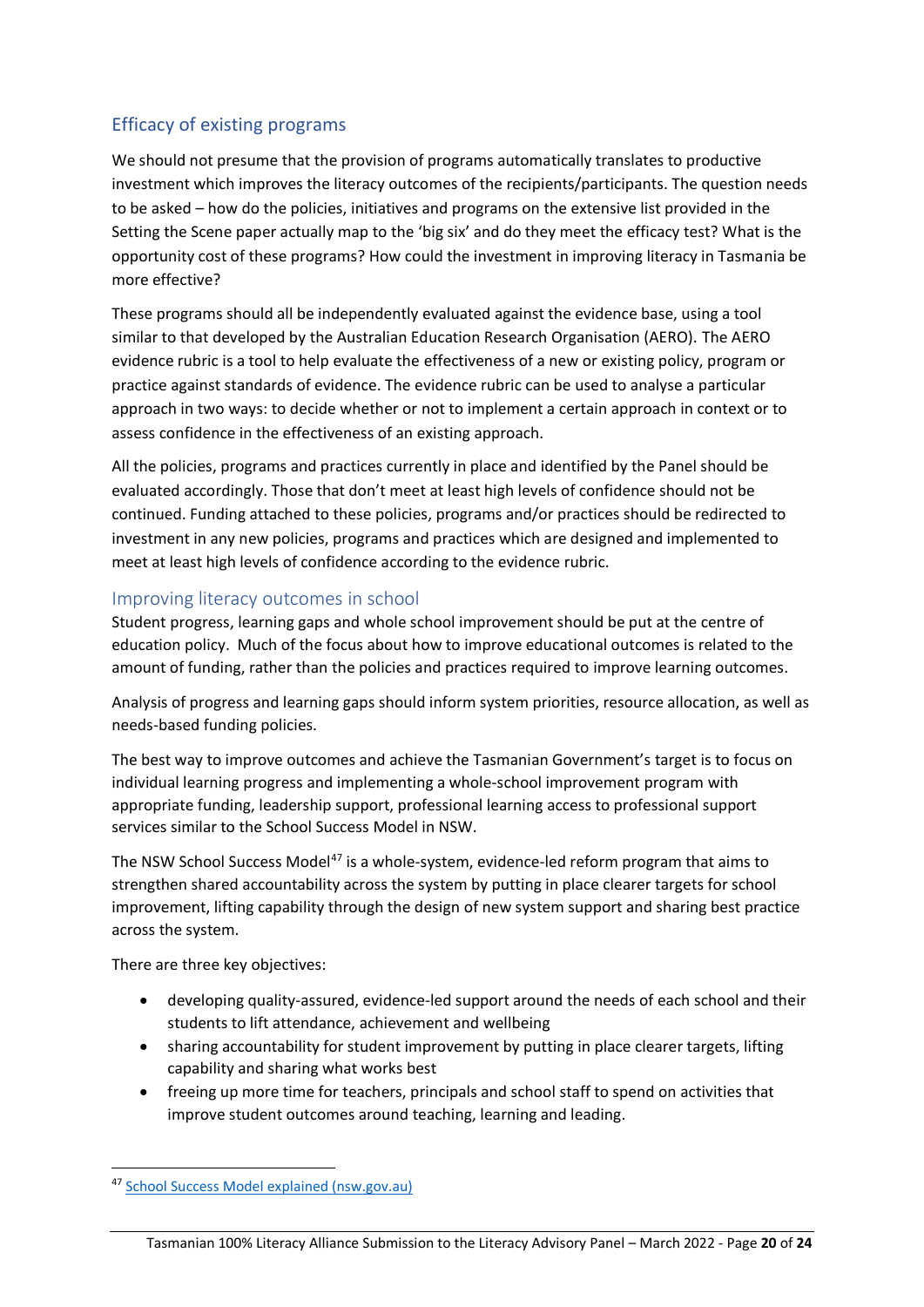## <span id="page-21-0"></span>Tiered Instruction: Response to Intervention (RTI) or Multi-Tiered Systems of Support (MTSS)

There is a growing body of evidence which finds the intervention programs used for struggling readers and those with learning difficulties are ineffective. Several evaluations<sup>48</sup> of the predominant program for reading difficulties in Australia, Reading Recovery, found no evidence for positive effects on children's reading achievement over the long term, and a negative impact in the medium term. Further, a review of 20 intervention programs used in Australia by Dr Kate de Bruin for Catholic Education Melbourne<sup>49</sup> found that only one program had a large and robust evidence base supporting its use; seven programs were either ineffective or unsupported by sufficient evidence to produce the desired outcomes; and that eight interventions incorporated inefficient instructional practices (either completely or partially) which are not aligned with the consistent research findings about the best ways to teach literacy.

An alternative intervention approach is the whole-class Response to Intervention (RTI) model. A multi-tiered model of instruction based on need, RTI aims to improve educational outcomes for all students through the early identification of students who require additional support and to direct appropriate resourcing and intensity of instruction to meet the educational needs of the student. The RTI model also enables the identification of students with learning disabilities, before they fail. Tiers of instructional approaches operationalise the RTI model, supported by on-going screening and progress monitoring assessment. Beginning with whole-class core instruction which meets the needs of at least 80 per cent of the class (Tier 1), RTI then increases instructional intensity for students whose screening data identifies they are below expected benchmarks. Tier 2 interventions supplement Tier 1 core instruction with the aim that the support is targeted to specific areas of skill, usually in small groups, to support learning progress and return the student/s to Tier 1. Tier 3 intervention is provided to those students who do not respond to Tier 2 intervention, and require individualised support with an appropriately qualified educator, typically one-to-one with high levels of intensity and frequency. Critically, the RTI model is only effective if Tier 1 instruction provides for a strong foundation of evidence-based teaching instruction, otherwise too many students require the resource intensive interventions at Tiers 2 or 3.

#### <span id="page-21-1"></span>Early screening and diagnosis

There are some early signs that may place a child at risk for the acquisition of literacy skills. Preschool children with speech and language delays and disorders are at high risk of problems learning to read and write when they enter school<sup>50</sup>. It can also affect their peer relationships and lead to social, emotional and behavioural difficulties<sup>51</sup>, which further confound the process of learning. Other factors include physical or medical conditions such as preterm birth requiring placement in a neonatal intensive care unit, chronic ear infections, foetal alcohol syndrome, cerebral palsy, developmental disorders (e.g., intellectual disabilities, autism spectrum), poverty, home

<sup>48</sup> Buckingham, J (2019), Reading Recovery: A failed investment, Policy Paper, Five from Five and MultiLit

<sup>&</sup>lt;sup>49</sup> De Bruin, K (2020) Tier 2 Literacy Interventions in Australian Schools: A review of the evidence Version 2.0, Catholic Education Melbourne

<sup>&</sup>lt;sup>50</sup> Hayiou-Thomas M, Carroll J, Leavett R, Hulme C, & Snowling M (2016) 'When does speech sound disorder matter for literacy? The role of disordered speech errors, co-occurring language impairment and family risk of dyslexia'. *Journal of Child Psychology and Psychiatry* 58: 197–205.

<sup>51</sup> Murphy S, Faulkner D, & Farley L (2014) 'The behaviour of young children with social communication disorders during dyadic interaction with peers'. J*ournal of Abnormal Child Psychology* 42: 277–89.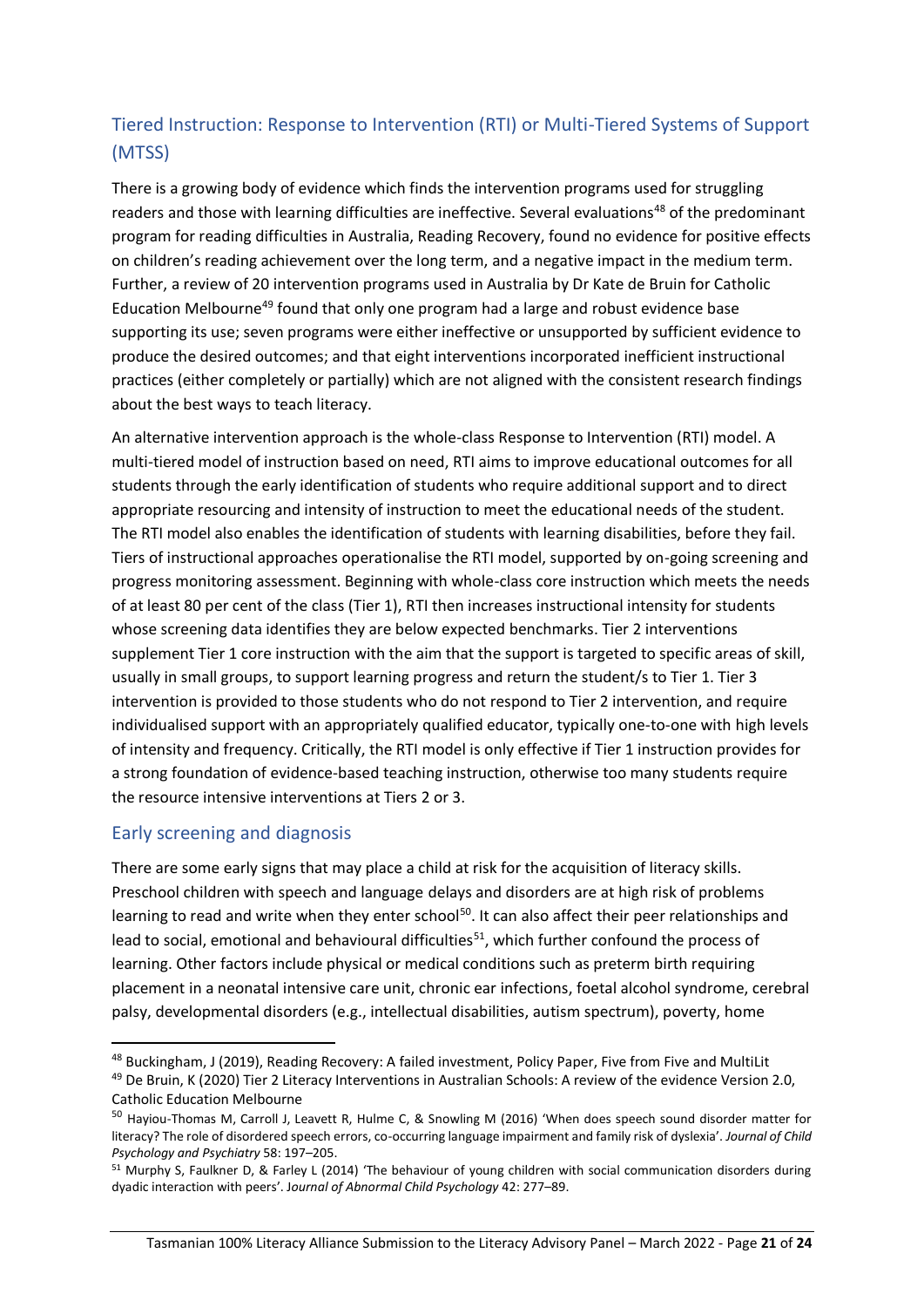literacy environment, and family history of language or literacy disabilities. Early screening of language difficulties and diagnosis by appropriate allied health professionals is critical in arresting risks to emergent literacy development.

GAPS, the Grammar and Phonology Screen<sup>52</sup>, is a free, ten-minute test enabling professionals in education, health and social care, to establish whether children have, or are at risk of, the challenge of language difficulties or disorders. The test, for three and a half to six and half year olds, The GAPS test is a quick and simple screening test used to assess the grammatical abilities and key pre-reading skills of children. The test assesses whether the child has appropriate knowledge of how to use grammatical rules to create sentences and whether they know the rules underlying how to add sounds together to correctly make words - language skills crucial if they are to understand instructions and learn to communicate in spoken and written form. Those who show difficulty at this level should undertake further assessment from education psychologists and/or and speech and language pathologists for formal diagnoses and recommendations for intervention.

**The Alliance recommends that the Tasmanian Government implements the GAPS test as part of the 4-year-old Child Health Nurse check to identify any language deficiencies in children of preschool age. In the instance whereby a child starts school at either kindergarten or preparatory without having undertaken the GAPS test, then the test should be implemented within the first two weeks of the school year.** 

To make a difference to literacy outcomes, all low results on follow-up assessments indicated by the GAPS, must then lead directly to pathways of early intervention and support. These pathways must be designed to enfold direct language and literacy instruction as well as social-relational support to families of identified children. They must also directly inform the intake process for these children as they enter school, so the children's early intervention can be immediately continued in classrooms.

#### <span id="page-22-0"></span>Invest in the allied health sector

The Tasmanian 100% Literacy Alliance implores the Panel to recognise the role that allied health professionals, including speech pathologists, occupational therapists and social workers, play in developing the relationship and communication skills required for prosocial connection, as well as for language growth, communication access, literacy, and further learning. This recognition should come in the form of increased human resources in these professions. These increased resources should be present in early years programs, Child & Family Centres, schools, TasTAFE, Libraries Tasmania programs, the University of Tasmania, all correctional facilities including Community Corrections, Neighbourhood Houses, and other community-based supports and outreach programs. Acknowledging the nationwide shortage of these professionals, Tasmania, in its *seriousness* about 100% literacy, should make substantial efforts to recruit, *pay in equivalent manner to the mainland*, and direct and support the work of these professionals and the assets they can contribute to flourishing multidisciplinary education across community. We live in the most beautiful and safe place on earth. We *can* attract these professionals. Pay them well and bring them here.

Medicine has long understood the value of multi-disciplinary teams. It has also traditionally in our history, positioned itself in a more imperialistic place of presumed importance and power than education. Yet education comes first. Health outcomes are positively correlated with education.

<sup>52</sup> GAPS - [HvdL Foundation,](http://hvdl.org.uk/gaps/) Grammar and Phonology Screening Test | Early Years Measures Database | Education [Endowment Foundation | EEF](https://educationendowmentfoundation.org.uk/projects-and-evaluation/evaluating-projects/early-years-measure-database/early-years-measures-database/grammar-and-phonology-screening-test/)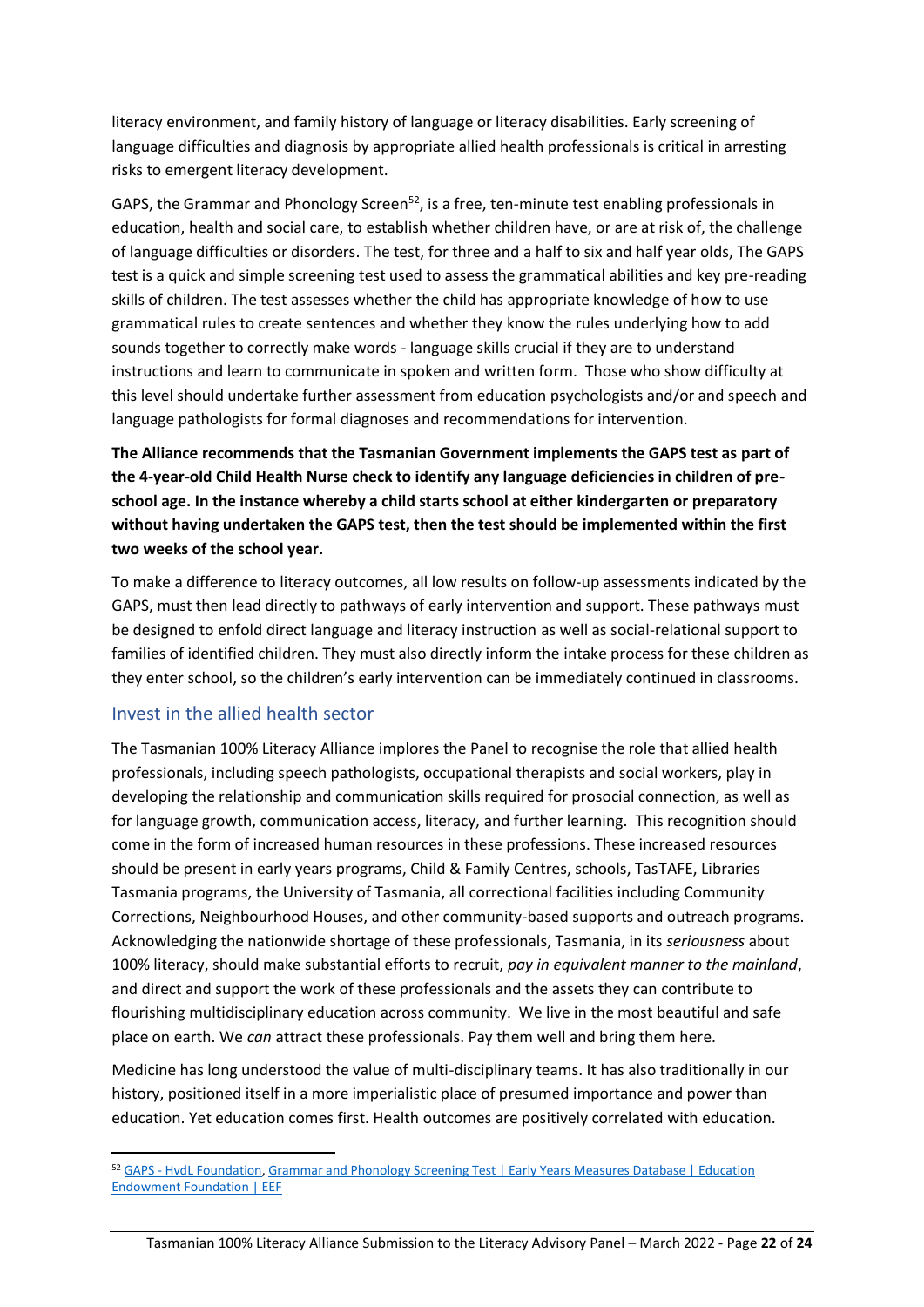Language and literacy are therefore matters of public health. Education across the community, not just in schools, should learn from medicine and build its multi-disciplinary teams. This will remove pressure on educators who currently are expected to manage all the health and disability variables of their students without training to do so. Worse, the daily practice occurrence in almost every Tasmanian school is that completely untrained Teacher Assistants deliver medications, are charged with delivery of the most complex learning interventions without adequate support to do so, and too often are left unsupported to make decisions about the nuance of those learning programs. The presence in educators' workplaces of trusted health-science colleagues with these various knowledges will increase educators' capacity. It will increase their aspiration and their supported uptake of scientific process. Then, within the important field of education, all comers will be wellserved, not just the privileged.

### <span id="page-23-0"></span>Initial Teacher Education (ITE)

The greatest barrier to achieving 100% literacy for Tasmanians into the future is the lack of scale and consistency in evidence-based Initial Teacher Education (ITE). In our universities, pre-service teachers are not taught the instructional approaches to literacy that research shows have the greatest impact.

A 2019 report<sup>53</sup> shows that in 81 (70%) of the 116 literacy units reviewed, none of the five essential elements of effective evidence-based reading instruction were mentioned in the unit outlines. All five essential elements were referred to in only 6% of literacy unit outlines.

Most Tasmanian primary school educators were initially trained in 'whole language' or 'balanced literacy' reading instruction, however, these approaches have now been extensively disproven as the most effective way to teach life-long literacy knowledge and skills.

Despite this evidence, initial teacher education (ITE), professional learning for practicing teachers and associated resources still align with the balanced literacy approach to teaching reading.

Unless our pre-service teachers are equipped with the knowledge and skill to provide evidencebased literacy instruction, Tasmanian will not achieve the long-term aspiration of 100% literate adults. Pre-service teaching programs must not only teach according to the evidence, they must actively cease from teaching methods that do not have top-ranking evidence bases.

It is critical that pre-service teachers are trained in structured literacy instruction. The Tasmanian Government needs to work with the ITE providers (Universities) to ensure that course content aligns with the science of learning how to read and write.

#### <span id="page-23-1"></span>Implementation

Evidence-based policies, practices and interventions that are poorly implemented – or not implemented at all – will not produce the desired outcome of achieving 100 percent literacy in Tasmania.

In implementing the Community-wide Framework for achieving 100 per cent literacy in Tasmania the Government should harness the strategies and methods of implementation science.

<sup>&</sup>lt;sup>53</sup> Buckingham, J. and Meeks, L., (2019), Short-changed: Preparation to teaching reading in Initial Teacher Education, Research Report, MultiLit and Five from Five.